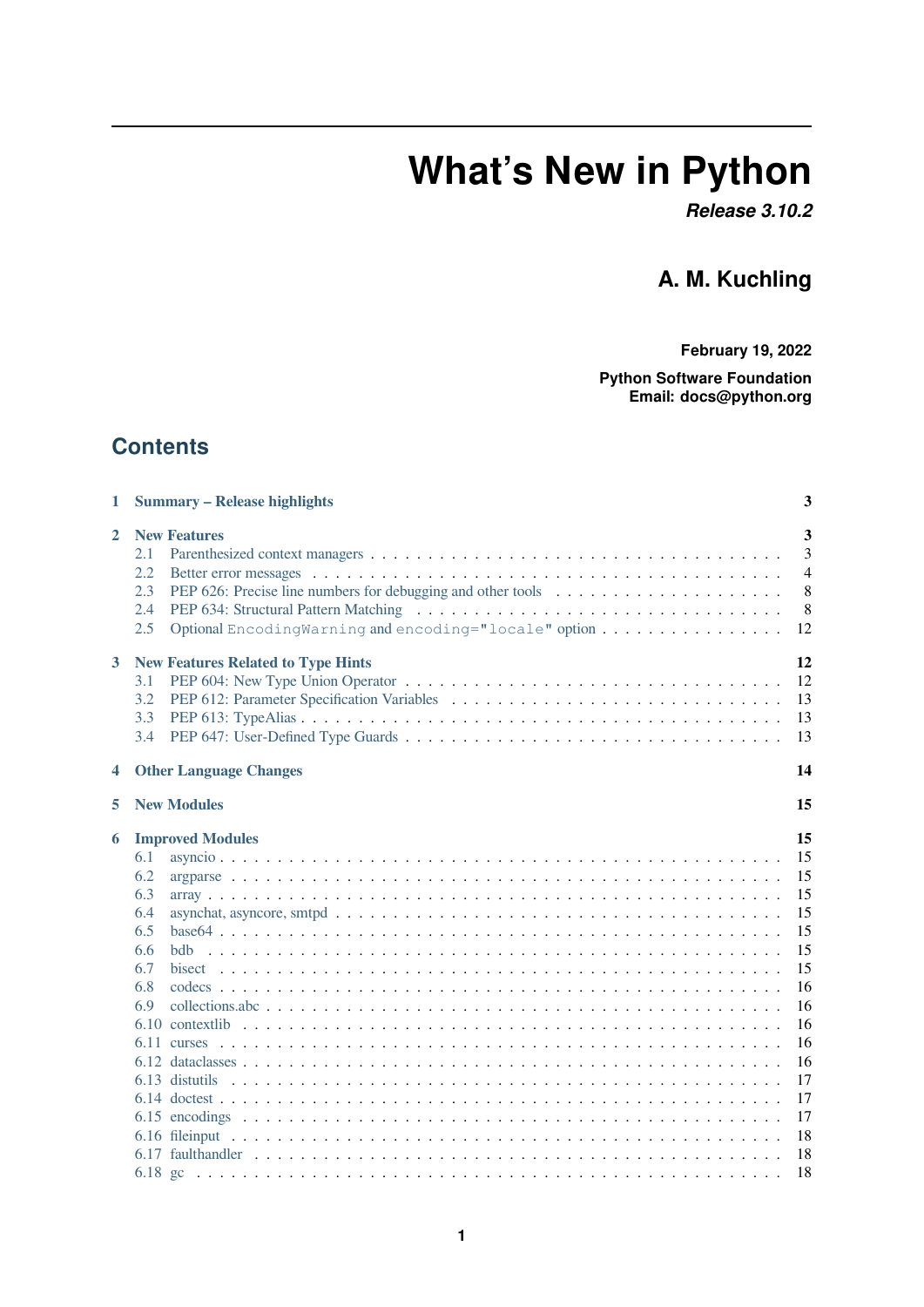|                                  | 18<br>18<br>18<br>18<br>19<br>19<br>19<br>19<br>20<br>20<br>20<br>20<br>20<br>20<br>20<br>21<br>21<br>21<br>21<br>22<br>22<br>22<br>22<br>22<br>22<br>22<br>23<br>23<br>23 |
|----------------------------------|----------------------------------------------------------------------------------------------------------------------------------------------------------------------------|
|                                  | 24                                                                                                                                                                         |
| <b>Optimizations</b><br>7        | 24                                                                                                                                                                         |
| <b>Deprecated</b><br>8           | 25                                                                                                                                                                         |
| <b>Removed</b><br>9              | 27                                                                                                                                                                         |
| 10 Porting to Python 3.10        | 28<br>28<br>28<br>29                                                                                                                                                       |
| 11 CPython bytecode changes      | 29                                                                                                                                                                         |
| <b>12 Build Changes</b>          | 29                                                                                                                                                                         |
| 13 C API Changes<br><b>Index</b> | 30<br>30<br>30<br>31<br>32<br>32<br>35                                                                                                                                     |

**Release** 3.10.2

Date February 19, 2022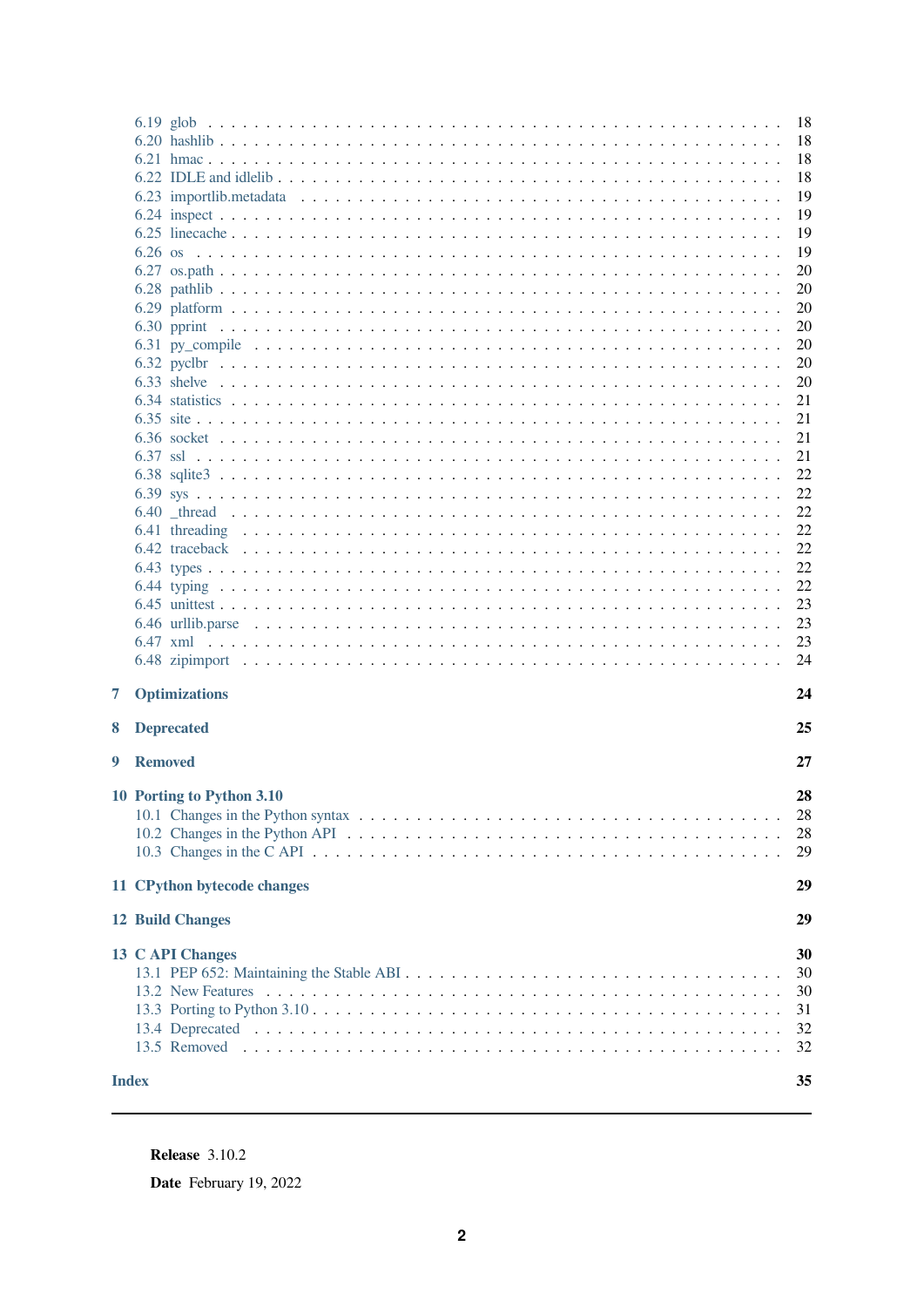#### **Editor** Pablo Galindo Salgado

<span id="page-2-3"></span>This article explains the new features in Python 3.10, compared to 3.9.

For full details, see the changelog.

# **1 Summary – Release highlights**

<span id="page-2-0"></span>New syntax features:

- **PEP 634**, Structural Pattern Matching: Specification
- **PEP 635**, Structural Pattern Matching: Motivation and Rationale
- **PEP 636**, Structural Pattern Matching: Tutorial
- [bpo-1278](https://www.python.org/dev/peps/pep-0634)2, Parenthesized context managers are now officially allowed.

Newf[eatures in](https://www.python.org/dev/peps/pep-0635) the standard library:

• **[PEP 618](https://www.python.org/dev/peps/pep-0636)**, Add Optional Length-Checking To zip.

Interp[reter improv](https://bugs.python.org/issue12782)ements:

• **PEP 626**, Precise line numbers for debugging and other tools.

Newt[yping feat](https://www.python.org/dev/peps/pep-0618)ures:

- **PEP 604**, Allow writing union types as X | Y
- **[PEP 613](https://www.python.org/dev/peps/pep-0626)**, Explicit Type Aliases
- **PEP 612**, Parameter Specification Variables

Impor[tant depre](https://www.python.org/dev/peps/pep-0604)cations, removals or restrictions:

- **[PEP 644](https://www.python.org/dev/peps/pep-0613)**, Require OpenSSL 1.1.1 or newer
- **[PEP 632](https://www.python.org/dev/peps/pep-0612)**, Deprecate distutils module.
- **PEP 623**, Deprecate and prepare for the removal of the wstr member in PyUnicodeObject.
- **[PEP 624](https://www.python.org/dev/peps/pep-0644)**, Remove Py\_UNICODE encoder APIs
- **[PEP 597](https://www.python.org/dev/peps/pep-0632)**, Add optional EncodingWarning

# **2 [New Fe](https://www.python.org/dev/peps/pep-0624)atures**

#### <span id="page-2-1"></span>**2.1 Parenthesized context managers**

<span id="page-2-2"></span>Using enclosing parentheses for continuation across multiple lines in context managers is now supported. This allows formatting a long collection of context managers in multiple lines in a similar way as it was previously possible with import statements. For instance, all these examples are now valid:

```
with (CtxManager() as example):
    ...
with (
    CtxManager1(),
    CtxManager2()
):
    ...
with (CtxManager1() as example,
```
(continues on next page)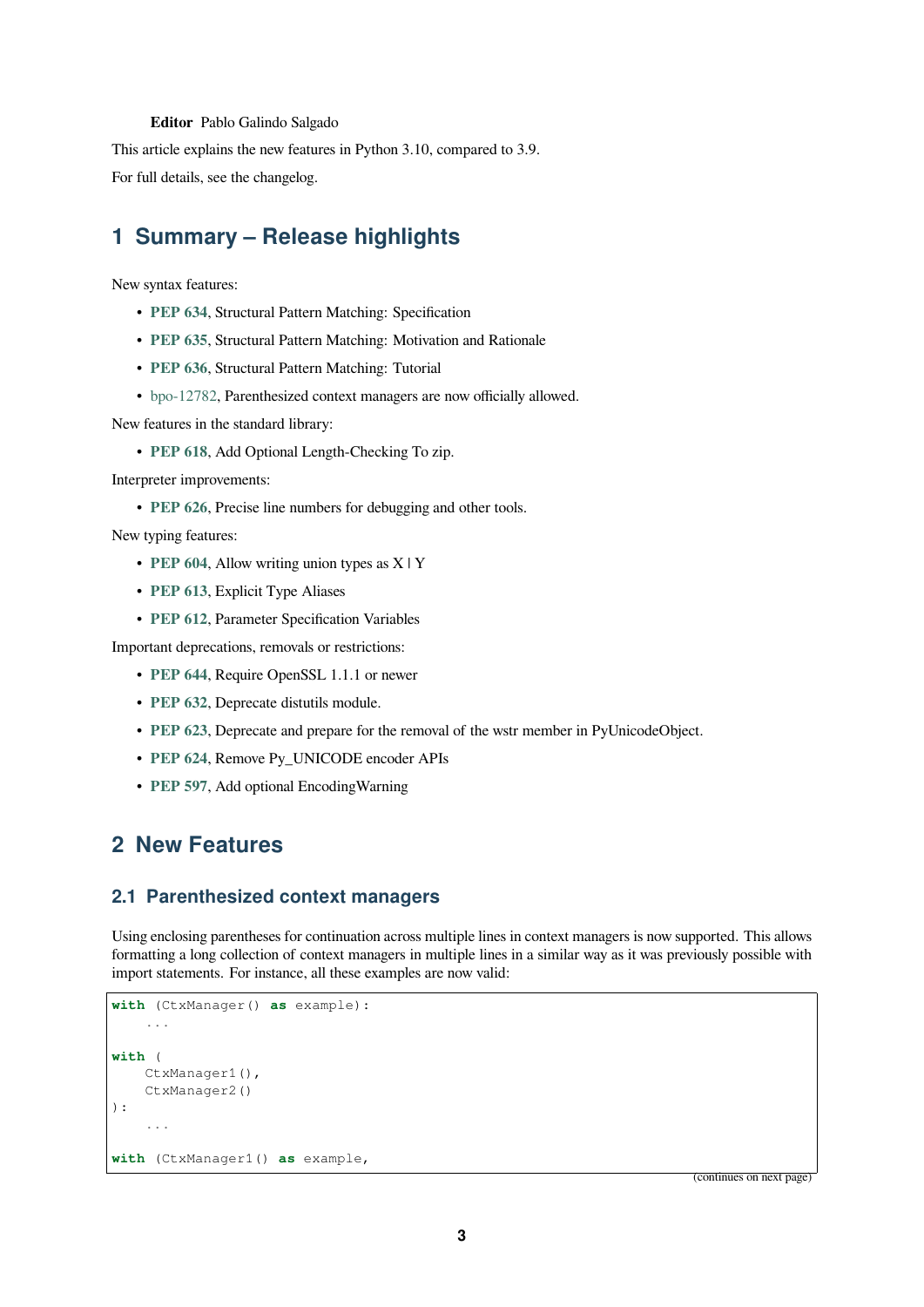```
CtxManager2()):
    ...
with (CtxManager1(),
      CtxManager2() as example):
    ...
with (
    CtxManager1() as example1,
    CtxManager2() as example2
):
    ...
```
it is also possible to use a trailing comma at the end of the enclosed group:

```
with (
   CtxManager1() as example1,
    CtxManager2() as example2,
    CtxManager3() as example3,
):
    ...
```
This new syntax uses the non LL(1) capacities of the new parser. Check **PEP 617** for more details.

(Contributed by Guido van Rossum, Pablo Galindo and Lysandros Nikolaou in bpo-12782 and bpo-40334.)

#### **2.2 Better error messages**

#### **SyntaxErrors**

<span id="page-3-0"></span>When parsing code that contains unclosed parentheses or brackets the interpreter now includes the location of the unclosed bracket of parentheses instead of displaying *SyntaxError: unexpected EOF while parsing* or pointing to some incorrect location. For instance, consider the following code (notice the unclosed '{'):

expected = {9: 1, 18: 2, 19: 2, 27: 3, 28: 3, 29: 3, 36: 4, 37: 4, 38: 4, 39: 4, 45: 5, 46: 5, 47: 5, 48: 5, 49: 5, 54: 6, some\_other\_code = foo()

Previous versions of the interpreter reported confusing places as the location of the syntax error:

```
File "example.py", line 3
    some_other_code = foo()
                         \hat{\phantom{a}}SyntaxError: invalid syntax
```
but in Python 3.10 a more informative error is emitted:

```
File "example.py", line 1
    expected = {9: 1, 18: 2, 19: 2, 27: 3, 28: 3, 29: 3, 36: 4, 37: 4,
                 \hat{\phantom{a}}SyntaxError: '{' was never closed
```
In a similar way, errors involving unclosed string literals (single and triple quoted) now point to the start of the string instead of reporting EOF/EOL.

These improvements are inspired by previous work in the PyPy interpreter.

(Contributed by Pablo Galindo in bpo-42864 and Batuhan Taskaya in bpo-40176.)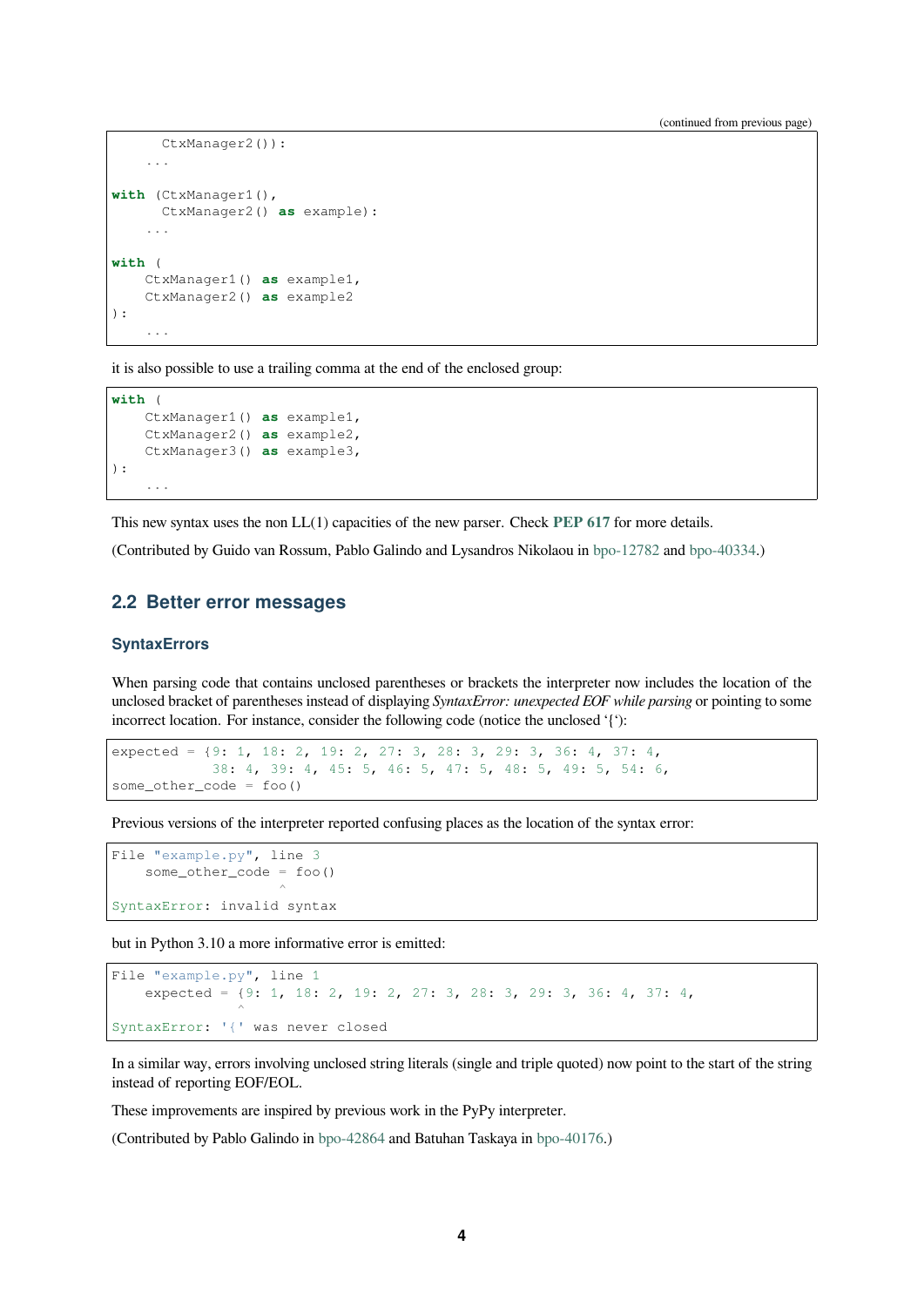SyntaxError exceptions raised by the interpreter will now highlight the full error range of the expression that constitutes the syntax error itself, instead of just where the problem is detected. In this way, instead of displaying (before Python 3.10):

```
\Rightarrow foo(x, z for z in range(10), t, w)
  File "<stdin>", line 1
     foo(x, z for z in range(10), t, w)
              \hat{\phantom{a}}
```
SyntaxError: Generator expression must be parenthesized

now Python 3.10 will display the exception as:

```
\Rightarrow foo(x, z for z in range(10), t, w)
  File "<stdin>", line 1
    foo(x, z for z in range(10), t, w)
            \begin{array}{c} \n\end{array}SyntaxError: Generator expression must be parenthesized
```
This improvement was contributed by Pablo Galindo in bpo-43914.

A considerable amount of new specialized messages for SyntaxError exceptions have been incorporated. Some of the most notable ones are as follows:

• Missing : before blocks:

```
>>> if rocket.position > event_horizon
  File "<stdin>", line 1
    if rocket.position > event_horizon
                                           \hat{\phantom{a}}SyntaxError: expected ':'
```
(Contributed by Pablo Galindo in bpo-42997)

• Unparenthesised tuples in comprehensions targets:

```
>>> {x,y for x,y in zip('abcd', '1234')}
  File "<stdin>", line 1
    {x,y for x,y in zip('abcd', '1234')}
     \hat{\phantom{a}}SyntaxError: did you forget parentheses around the comprehension.
,→target?
```
(Contributed by Pablo Galindo in bpo-43017)

• Missing commas in collection literals and between expressions:

```
>>> items = {
... x: 1,
... y: 2
... z: 3,
 File "<stdin>", line 3
    y: 2
        \hat{\phantom{a}}SyntaxError: invalid syntax. Perhaps you forgot a comma?
```
(Contributed by Pablo Galindo in bpo-43822)

• Multiple Exception types without parentheses:

```
>>> try:
... build_dyson_sphere()
... except NotEnoughScienceError, NotEnoughResourcesError:
 File "<stdin>", line 3
   except NotEnoughScienceError, NotEnoughResourcesError:
```
(continues on next page)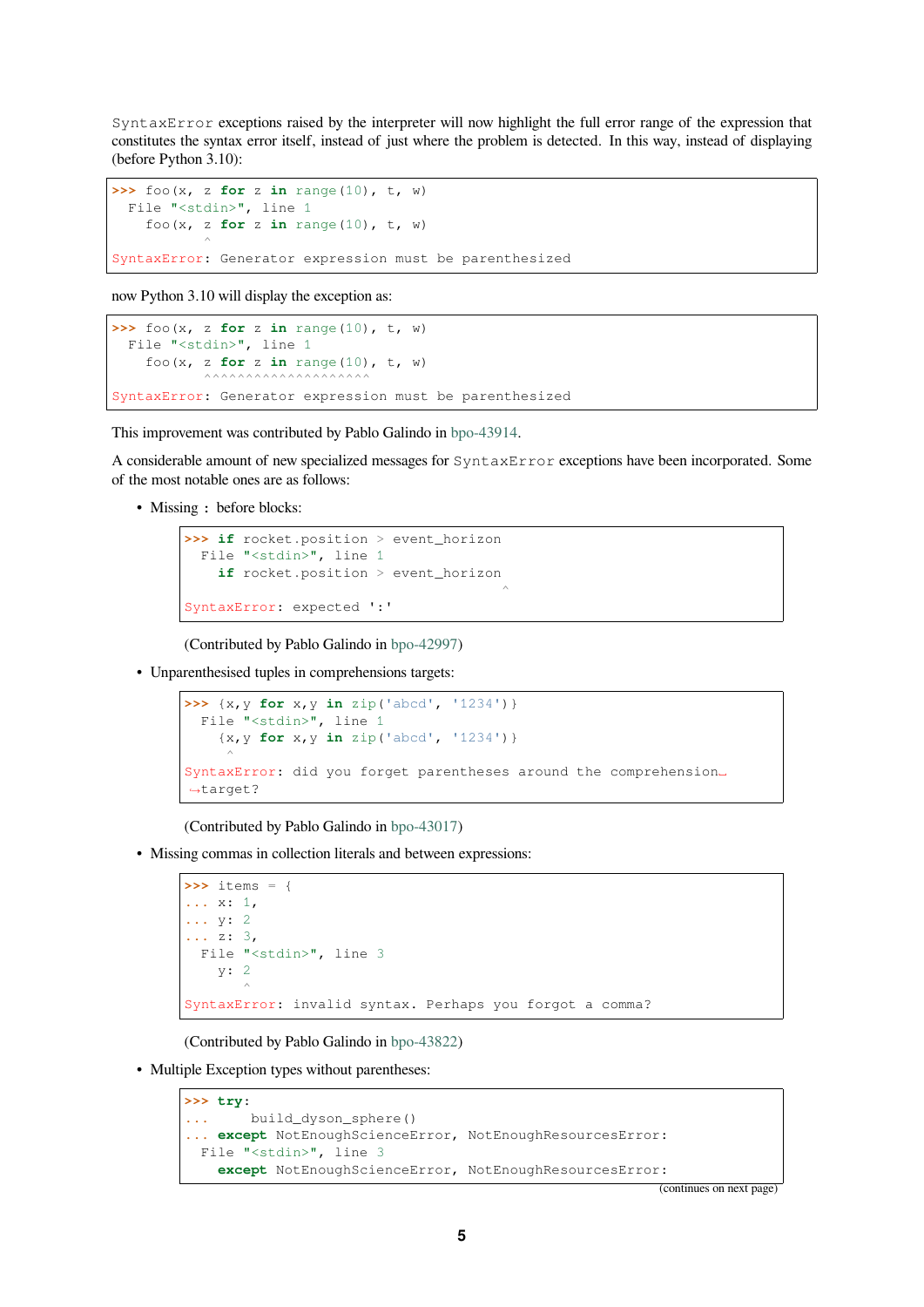SyntaxError: multiple exception types must be parenthesized

(Contributed by Pablo Galindo in bpo-43149)

• Missing : and values in dictionary literals:

 $\hat{\phantom{a}}$ 

```
>>> values = {
... x: 1,
... y: 2,
... z:
... }
 File "<stdin>", line 4
    z:
      \hat{\phantom{a}}SyntaxError: expression expected after dictionary key and ':'
>>> values = {x:1, y:2, z w:3}
 File "<stdin>", line 1
    values = \{x:1, y:2, z w:3\}\hat{\phantom{a}}SyntaxError: ':' expected after dictionary key
```
(Contributed by Pablo Galindo in bpo-43823)

• try blocks without except or finally blocks:

```
>>> try:
\cdot \cdot \cdot x = 2... something = 3
 File "<stdin>", line 3
     something = 3\wedge\wedge\wedge\wedge\wedge\wedge\wedge\wedge\wedge\wedgeSyntaxError: expected 'except' or 'finally' block
```
(Contributed by Pablo Galindo in bpo-44305)

• Usage of = instead of == in comparisons:

```
>>> if rocket.position = event_horizon:
  File "<stdin>", line 1
    if rocket.position = event_horizon:
                         \hat{\phantom{a}}SyntaxError: cannot assign to attribute here. Maybe you meant '=='␣
,→instead of '='?
```
(Contributed by Pablo Galindo in bpo-43797)

• Usage of  $*$  in f-strings:

```
>>> f"Black holes {*all_black_holes} and revelations"
  File "<stdin>", line 1
    (*all_black_holes)
     \hat{\phantom{a}}SyntaxError: f-string: cannot use starred expression here
```
(Contributed by Pablo Galindo in bpo-41064)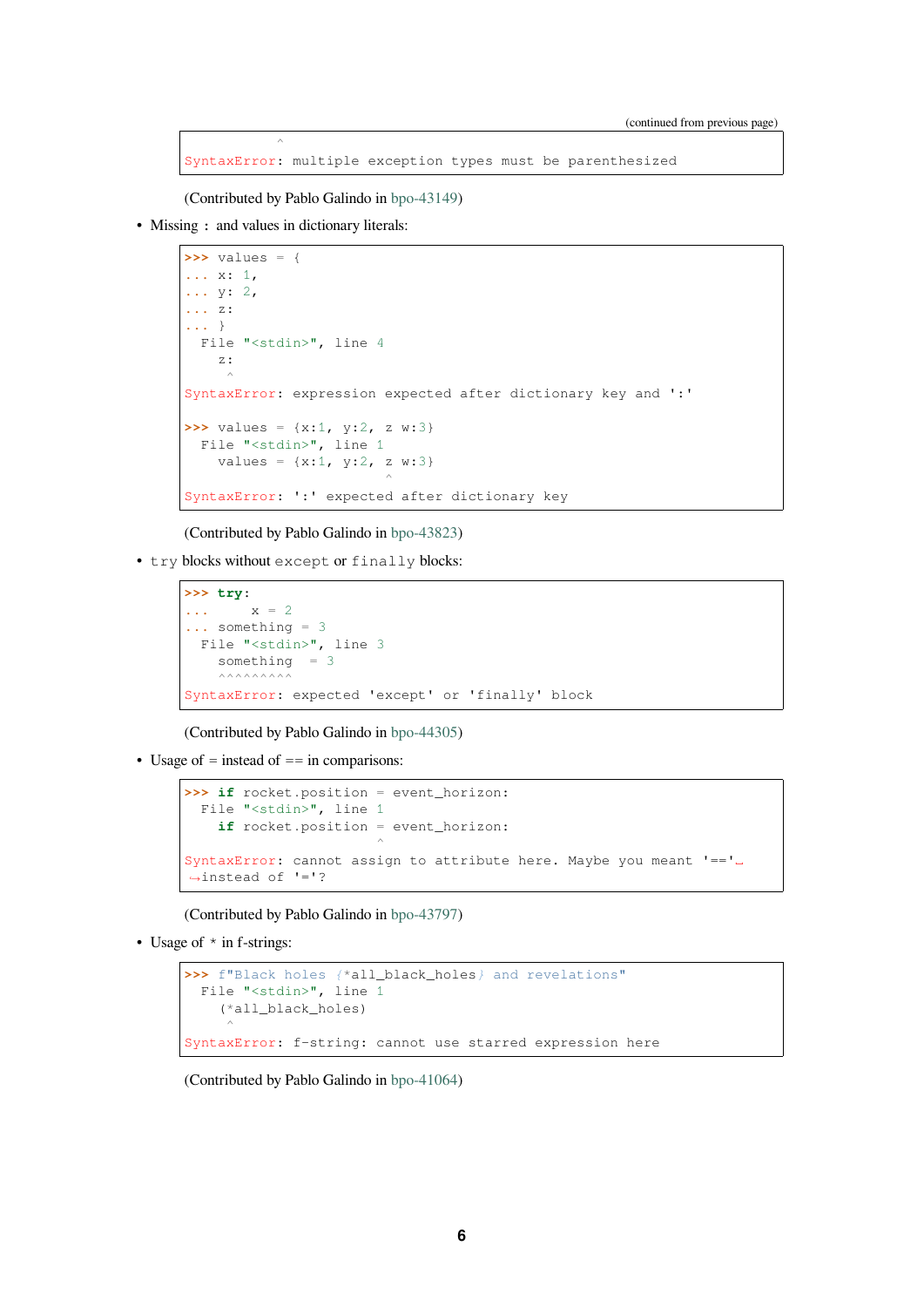#### **IndentationErrors**

Many IndentationError exceptions now have more context regarding what kind of block was expecting an indentation, including the location of the statement:

```
>>> def foo():
... if lel:
\cdot \cdot \cdot x = 2File "<stdin>", line 3
    x = 2\hat{\phantom{a}}IndentationError: expected an indented block after 'if' statement in line 2
```
#### **AttributeErrors**

When printing AttributeError, PyErr\_Display() will offer suggestions of similar attribute names in the object that the exception was raised from:

```
>>> collections.namedtoplo
Traceback (most recent call last):
 File "<stdin>", line 1, in <module>
AttributeError: module 'collections' has no attribute 'namedtoplo'. Did you mean:␣
,→namedtuple?
```
(Contributed by Pablo Galindo in bpo-38530.)

**Warning:** Notice this won't work if  $PyErr\_Display$  () is not called to display the error which can happen if some other [custom erro](https://bugs.python.org/issue38530)r display function is used. This is a common scenario in some REPLs like IPython.

#### **NameErrors**

When printing NameError raised by the interpreter, PyErr\_Display() will offer suggestions of similar variable names in the function that the exception was raised from:

```
>>> schwarzschild_black_hole = None
>>> schwarschild black hole
Traceback (most recent call last):
File "<stdin>", line 1, in <module>
NameError: name 'schwarschild_black_hole' is not defined. Did you mean:␣
,→schwarzschild_black_hole?
```
(Contributed by Pablo Galindo in bpo-38530.)

**Warning:** Notice this won't work if  $PyErr\_Display$  () is not called to display the error, which can happen if some other [custom erro](https://bugs.python.org/issue38530)r display function is used. This is a common scenario in some REPLs like IPython.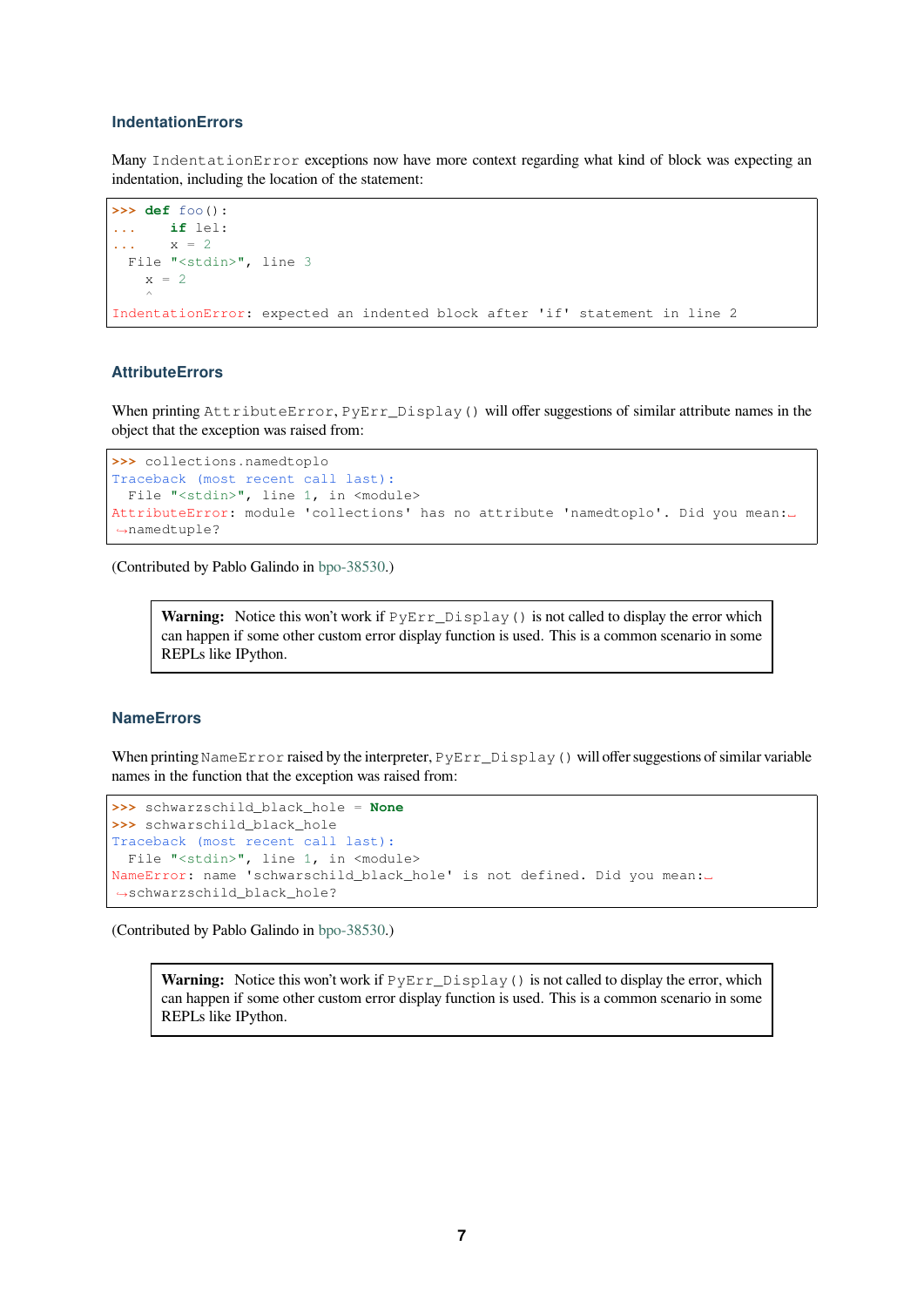#### <span id="page-7-0"></span>**2.3 PEP 626: Precise line numbers for debugging and other tools**

PEP 626 brings more precise and reliable line numbers for debugging, profiling and coverage tools. Tracing events, with the correct line number, are generated for all lines of code executed and only for lines of code that are executed.

The f\_lineno attribute of frame objects will always contain the expected line number.

The co\_lnotab attribute of code objects is deprecated and will be removed in 3.12. Code that needs to convert from offset to line number should use the new co\_lines() method instead.

#### <span id="page-7-1"></span>**2.4 PEP 634: Structural Pattern Matching**

Structural pattern matching has been added in the form of a *match statement* and *case statements* of patterns with associated actions. Patterns consist of sequences, mappings, primitive data types as well as class instances. Pattern matching enables programs to extract information from complex data types, branch on the structure of data, and apply specific actions based on different forms of data.

#### **Syntax and operations**

The generic syntax of pattern matching is:

```
match subject:
   case <pattern_1>:
       <action_1>
    case <pattern_2>:
       <action_2>
    case <pattern_3>:
        <action_3>
    case _:
        <action_wildcard>
```
A match statement takes an expression and compares its value to successive patterns given as one or more case blocks. Specifically, pattern matching operates by:

- 1. using data with type and shape (the subject)
- 2. evaluating the subject in the match statement
- 3. comparing the subject with each pattern in a case statement from top to bottom until a match is confirmed.
- 4. executing the action associated with the pattern of the confirmed match
- 5. If an exact match is not confirmed, the last case, a wildcard \_, if provided, will be used as the matching case. If an exact match is not confirmed and a wildcard case does not exist, the entire match block is a no-op.

#### **Declarative approach**

Readers may be aware of pattern matching through the simple example of matching a subject (data object) to a literal (pattern) with the switch statement found in C, Java or JavaScript (and many other languages). Often the switch statement is used for comparison of an object/expression with case statements containing literals.

More powerful examples of pattern matching can be found in languages such as Scala and Elixir. With structural pattern matching, the approach is "declarative" and explicitly states the conditions (the patterns) for data to match.

While an "imperative" series of instructions using nested "if" statements could be used to accomplish something similar to structural pattern matching, it is less clear than the "declarative" approach. Instead the "declarative" approach states the conditions to meet for a match and is more readable through its explicit patterns. While structural pattern matching can be used in its simplest form comparing a variable to a literal in a case statement, its true value for Python lies in its handling of the subject's type and shape.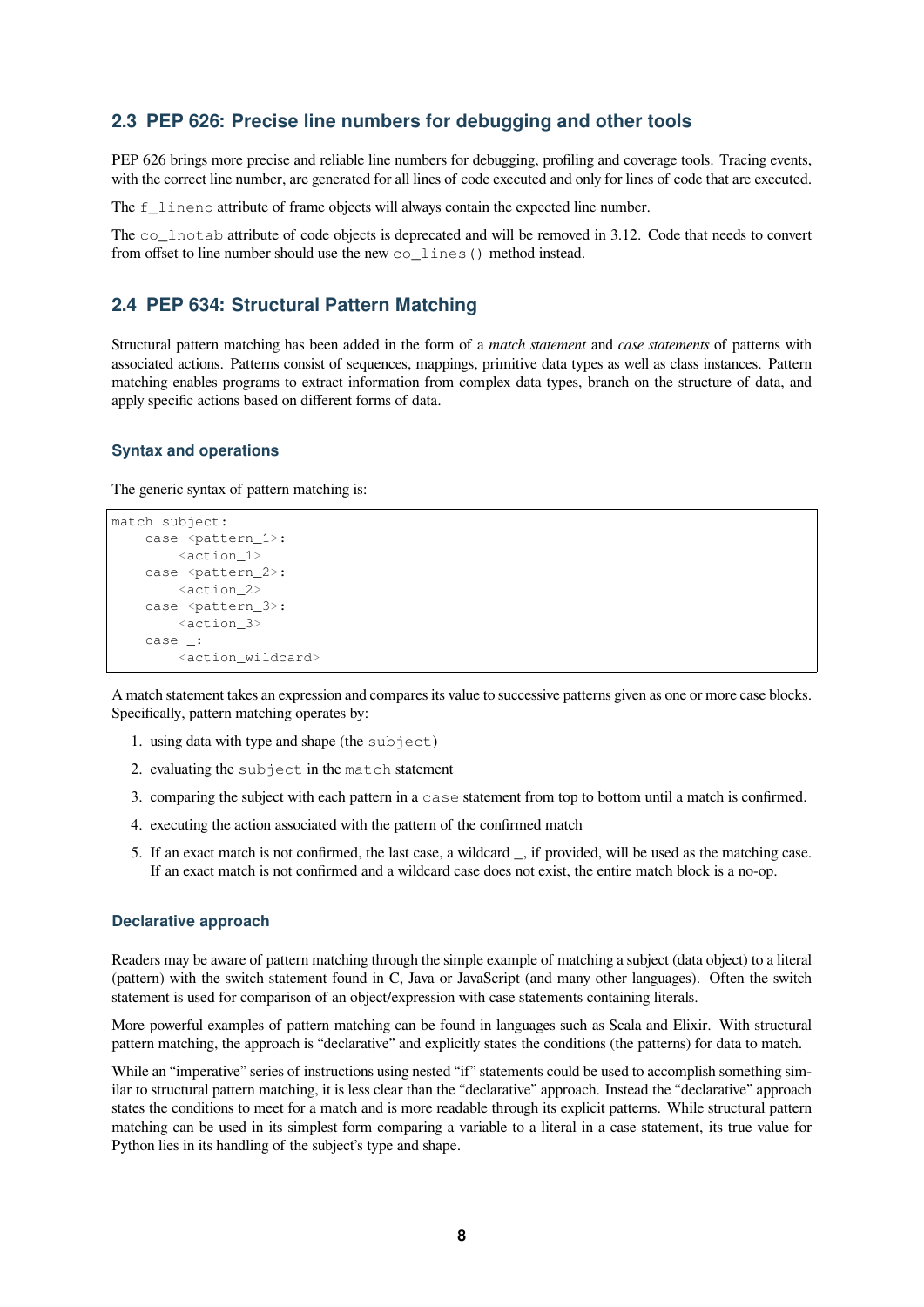#### **Simple pattern: match to a literal**

Let's look at this example as pattern matching in its simplest form: a value, the subject, being matched to several literals, the patterns. In the example below, status is the subject of the match statement. The patterns are each of the case statements, where literals represent request status codes. The associated action to the case is executed after a match:

```
def http_error(status):
   match status:
       case 400:
           return "Bad request"
       case 404:
           return "Not found"
        case 418:
           return "I'm a teapot"
        case _:
            return "Something's wrong with the internet"
```
If the above function is passed a status of 418, "I'm a teapot" is returned. If the above function is passed a status of 500, the case statement with \_ will match as a wildcard, and "Something's wrong with the internet" is returned. Note the last block: the variable name, , acts as a *wildcard* and insures the subject will always match. The use of is optional.

You can combine several literals in a single pattern using  $\mid$  ("or"):

```
case 401 | 403 | 404:
    return "Not allowed"
```
#### **Behavior without the wildcard**

If we modify the above example by removing the last case block, the example becomes:

```
def http_error(status):
    match status:
       case 400:
           return "Bad request"
        case 404:
           return "Not found"
        case 418:
            return "I'm a teapot"
```
Without the use of \_ in a case statement, a match may not exist. If no match exists, the behavior is a no-op. For example, if status of 500 is passed, a no-op occurs.

#### **Patterns with a literal and variable**

Patterns can look like unpacking assignments, and a pattern may be used to bind variables. In this example, a data point can be unpacked to its x-coordinate and y-coordinate:

```
# point is an (x, y) tuple
match point:
   case (0, 0):
       print("Origin")
   case (0, y):
       print(f"Y={y}")
    case (x, 0):
       print(f"X={x}")
    case (x, y):
       print(f"X={x}, Y={y}")
```
(continues on next page)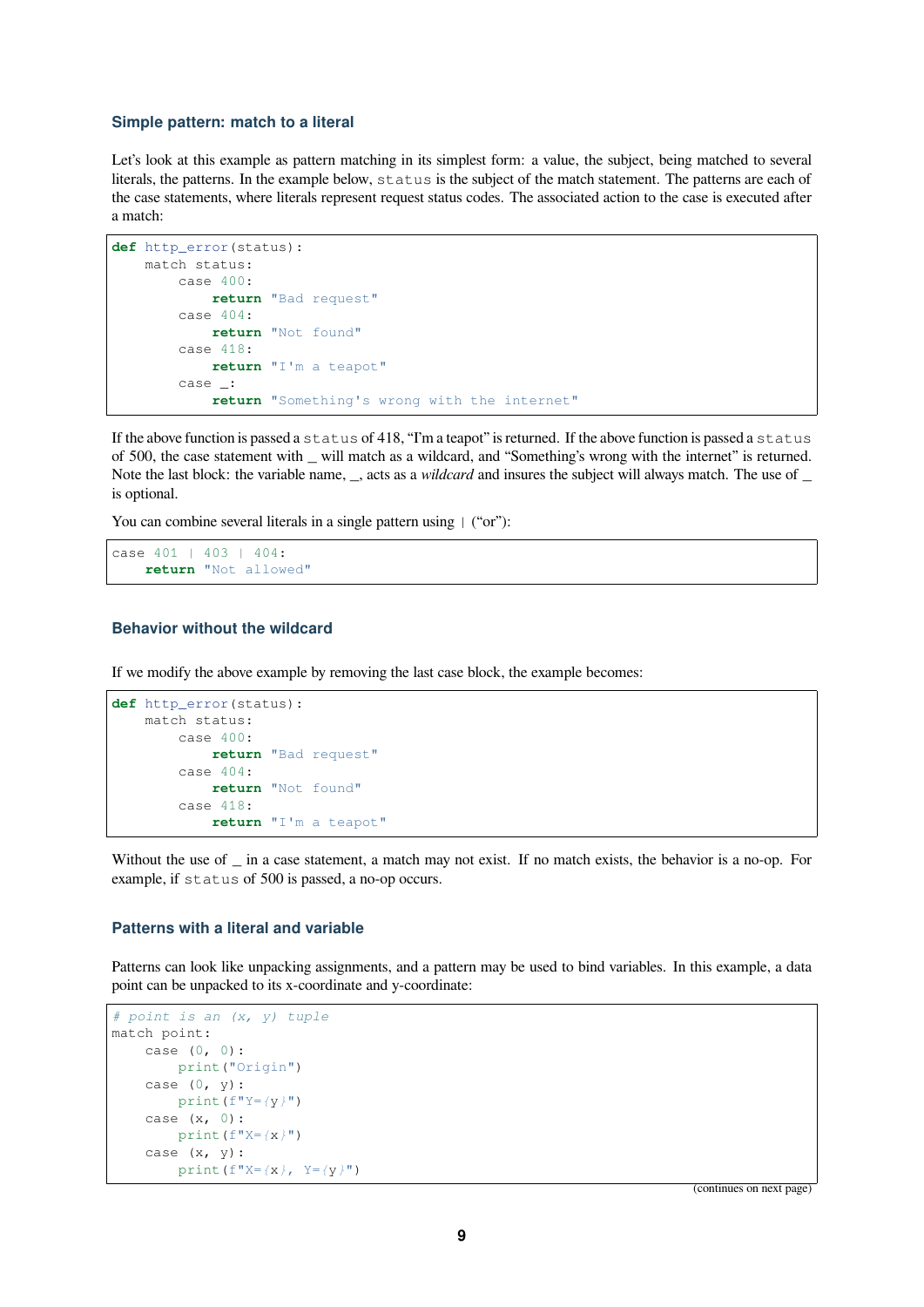```
case _:
    raise ValueError("Not a point")
```
The first pattern has two literals,  $(0, 0)$ , and may be thought of as an extension of the literal pattern shown above. The next two patterns combine a literal and a variable, and the variable *binds* a value from the subject ( $point$ ). The fourth pattern captures two values, which makes it conceptually similar to the unpacking assignment (x, y) = point.

#### **Patterns and classes**

If you are using classes to structure your data, you can use as a pattern the class name followed by an argument list resembling a constructor. This pattern has the ability to capture class attributes into variables:

```
class Point:
    x: int
    y: int
def location(point):
    match point:
        case Point(x=0, y=0):
           print("Origin is the point's location.")
        case Point (x=0, y=y) :
           print(f"Y={y} and the point is on the y-axis.")
        case Point(x=x, y=0):
           print(f"X={x} and the point is on the x-axis.")
        case Point():
           print("The point is located somewhere else on the plane.")
        case _:
            print("Not a point")
```
#### **Patterns with positional parameters**

You can use positional parameters with some builtin classes that provide an ordering for their attributes (e.g. dataclasses). You can also define a specific position for attributes in patterns by setting the \_\_match\_args\_\_ special attribute in your classes. If it's set to  $(x, y, y')$ , the following patterns are all equivalent (and all bind the y attribute to the var variable):

```
Point(1, var)
Point(1, y=var)
Point(x=1, y=var)
Point(y=var, x=1)
```
#### **Nested patterns**

Patterns can be arbitrarily nested. For example, if our data is a short list of points, it could be matched like this:

```
match points:
   case []:
       print("No points in the list.")
   case [Point(0, 0)]:
       print("The origin is the only point in the list.")
   case [Point(x, y)]:
       print(f"A single point {x}, {y} is in the list.")
   case [Point(0, y1), Point(0, y2)]:print(f"Two points on the Y axis at {y1}, {y2} are in the list.")
```
(continues on next page)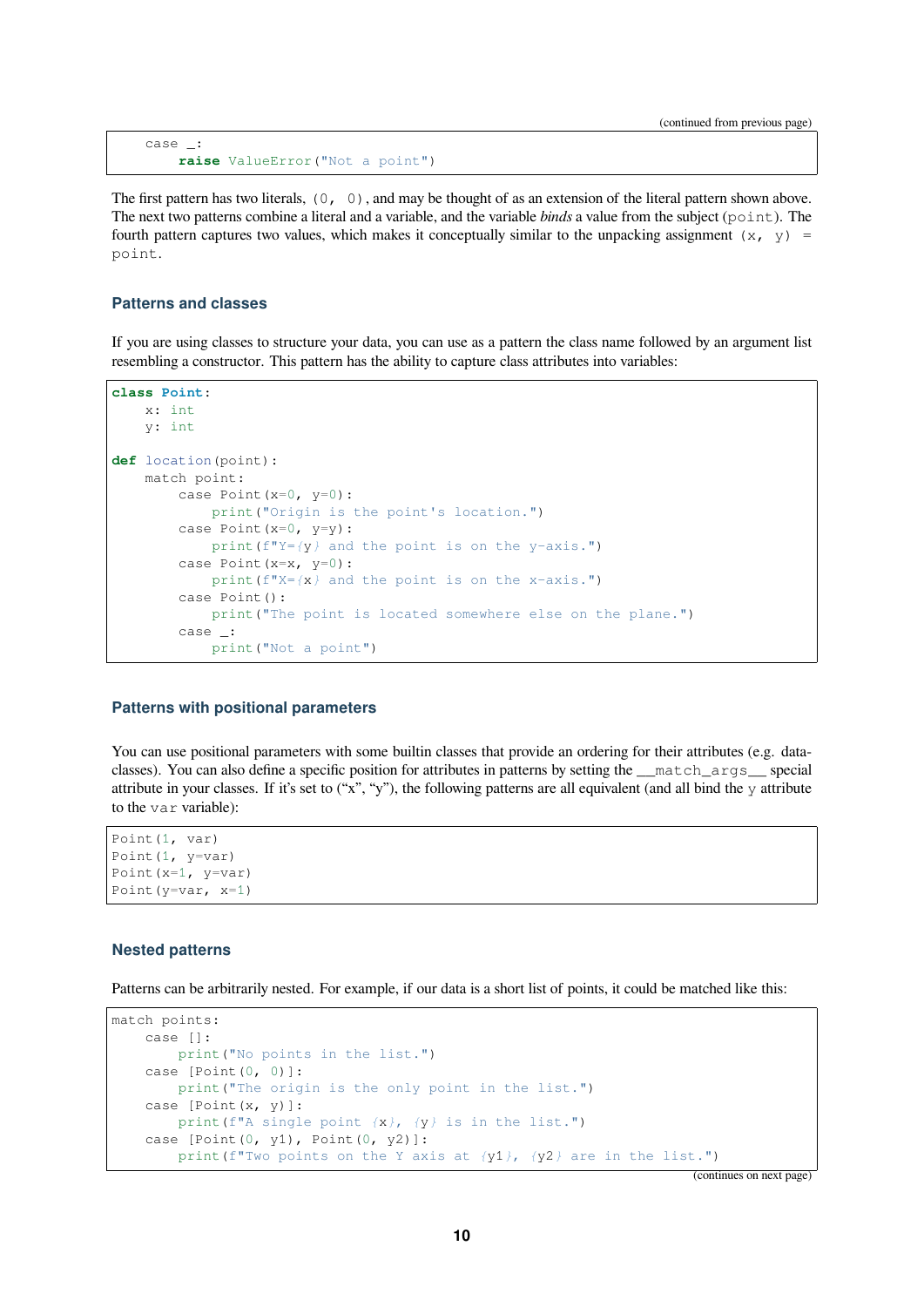```
case _:
    print("Something else is found in the list.")
```
#### **Complex patterns and the wildcard**

To this point, the examples have used \_ alone in the last case statement. A wildcard can be used in more complex patterns, such as ('error', code, \_). For example:

```
match test_variable:
   case ('warning', code, 40):
       print("A warning has been received.")
   case ('error', code, _):
       print(f"An error {code} occurred.")
```
In the above case, test\_variable will match for ('error', code, 100) and ('error', code, 800).

#### **Guard**

We can add an if clause to a pattern, known as a "guard". If the guard is false, match goes on to try the next case block. Note that value capture happens before the guard is evaluated:

```
match point:
   case Point(x, y) if x == y:
       print(f"The point is located on the diagonal Y=X at {x}.")
    case Point(x, y):
       print(f"Point is not on the diagonal.")
```
#### **Other Key Features**

Several other key features:

- Like unpacking assignments, tuple and list patterns have exactly the same meaning and actually match arbitrary sequences. Technically, the subject must be a sequence. Therefore, an important exception is that patterns don't match iterators. Also, to prevent a common mistake, sequence patterns don't match strings.
- Sequence patterns support wildcards:  $[x, y, \star \text{rest}]$  and  $(x, y, \star \text{rest})$  work similar to wildcards in unpacking assignments. The name after  $*$  may also be \_, so  $(x, y, *_-)$  matches a sequence of at least two items without binding the remaining items.
- Mapping patterns: {"bandwidth": b, "latency": l} captures the "bandwidth" and "latency" values from a dict. Unlike sequence patterns, extra keys are ignored. A wildcard \*\*rest is also supported. (But  $*$   $\star$   $\_\_$  would be redundant, so is not allowed.)
- Subpatterns may be captured using the as keyword:

```
case (Point(x1, y1), Point(x2, y2) as p2): ...
```
This binds x1, y1, x2, y2 like you would expect without the as clause, and p2 to the entire second item of the subject.

- Most literals are compared by equality. However, the singletons True, False and None are compared by identity.
- Named constants may be used in patterns. These named constants must be dotted names to prevent the constant from being interpreted as a capture variable: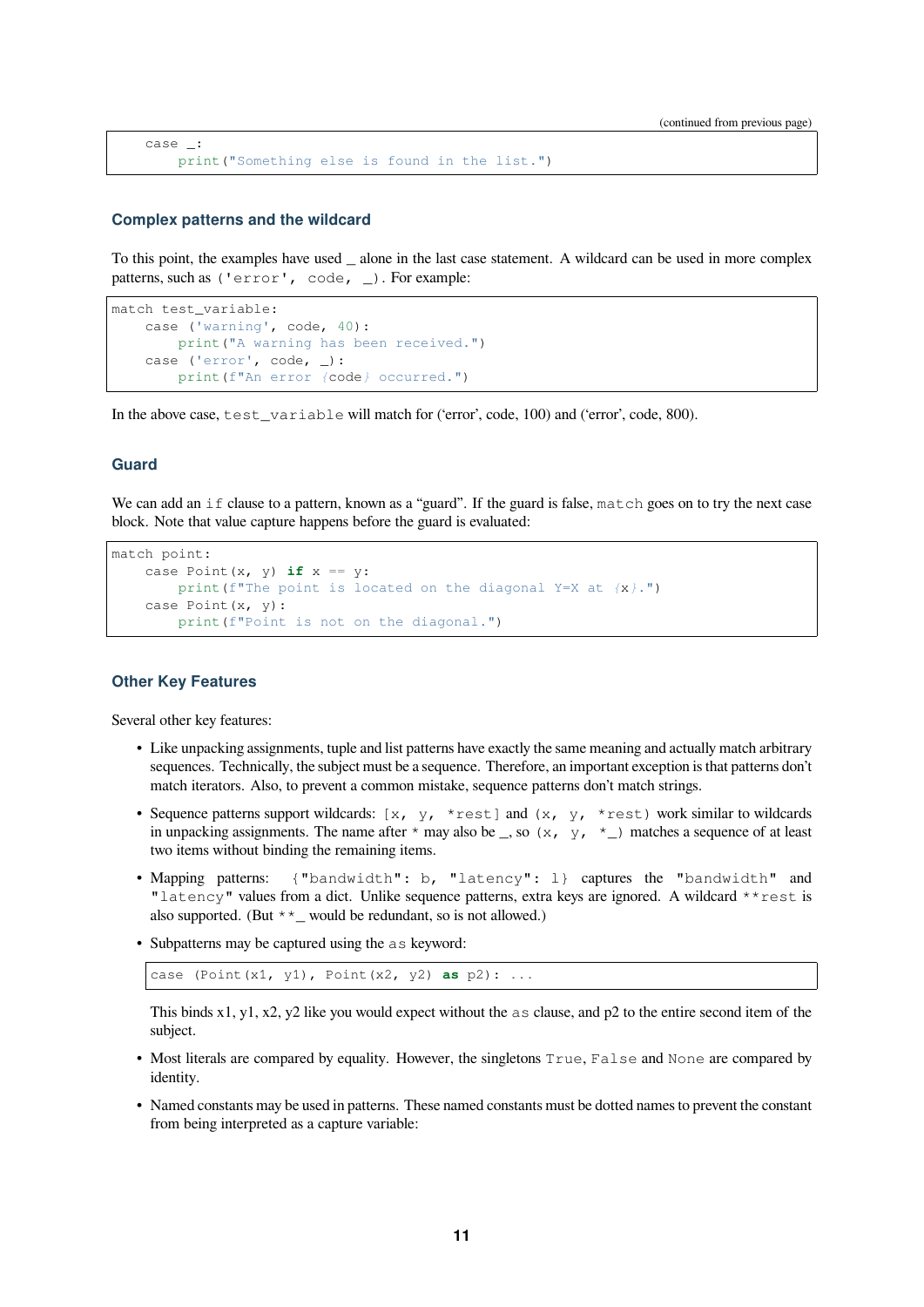```
from enum import Enum
class Color(Enum):
   RED = 0GREEN = 1BLUE = 2match color:
   case Color.RED:
       print("I see red!")
   case Color.GREEN:
       print("Grass is green")
    case Color.BLUE:
       print("I'm feeling the blues :(")
```
For the full specification see **PEP 634**. Motivation and rationale are in **PEP 635**, and a longer tutorial is in **PEP 636**.

#### **2.5 Optional EncodingWarning and encoding="locale" option**

<span id="page-11-0"></span>The default encoding of  $TextIONrapper$  and open() is platfor[m and loca](https://www.python.org/dev/peps/pep-0635)le dependent. Since UT[F-8 is used](https://www.python.org/dev/peps/pep-0636) on most Unix platforms, omitting encoding option when opening UTF-8 files (e.g. JSON, YAML, TOML, Markdown) is a very common bug. For example:

```
# BUG: "rb" mode or encoding="utf-8" should be used.
with open("data.json") as f:
   data = json.load(f)
```
To find this type of bug, an optional EncodingWarning is added. It is emitted when sys.flags. warn\_default\_encoding is true and locale-specific default encoding is used.

-X warn\_default\_encoding option and PYTHONWARNDEFAULTENCODING are added to enable the warning.

See io-text-encoding for more information.

# **3 New Features Related to Type Hints**

<span id="page-11-1"></span>This section covers major changes affecting **PEP 484** type hints and the typing module.

#### **3.1 PEP 604: New Type Union Operator**

A new type union operator was introduced w[hich enabl](https://www.python.org/dev/peps/pep-0484)es the syntax  $X \mid Y$ . This provides a cleaner way of expressing 'either type X or type Y' instead of using typing.Union, especially in type hints.

<span id="page-11-2"></span>In previous versions of Python, to apply a type hint for functions accepting arguments of multiple types, typing. Union was used:

```
def square(number: Union[int, float]) -> Union[int, float]:
   return number ** 2
```
Type hints can now be written in a more succinct manner:

```
def square(number: int | float) -> int | float:
    return number ** 2
```
This new syntax is also accepted as the second argument to isinstance () and issubclass():

```
>>> isinstance(1, int | str)
True
```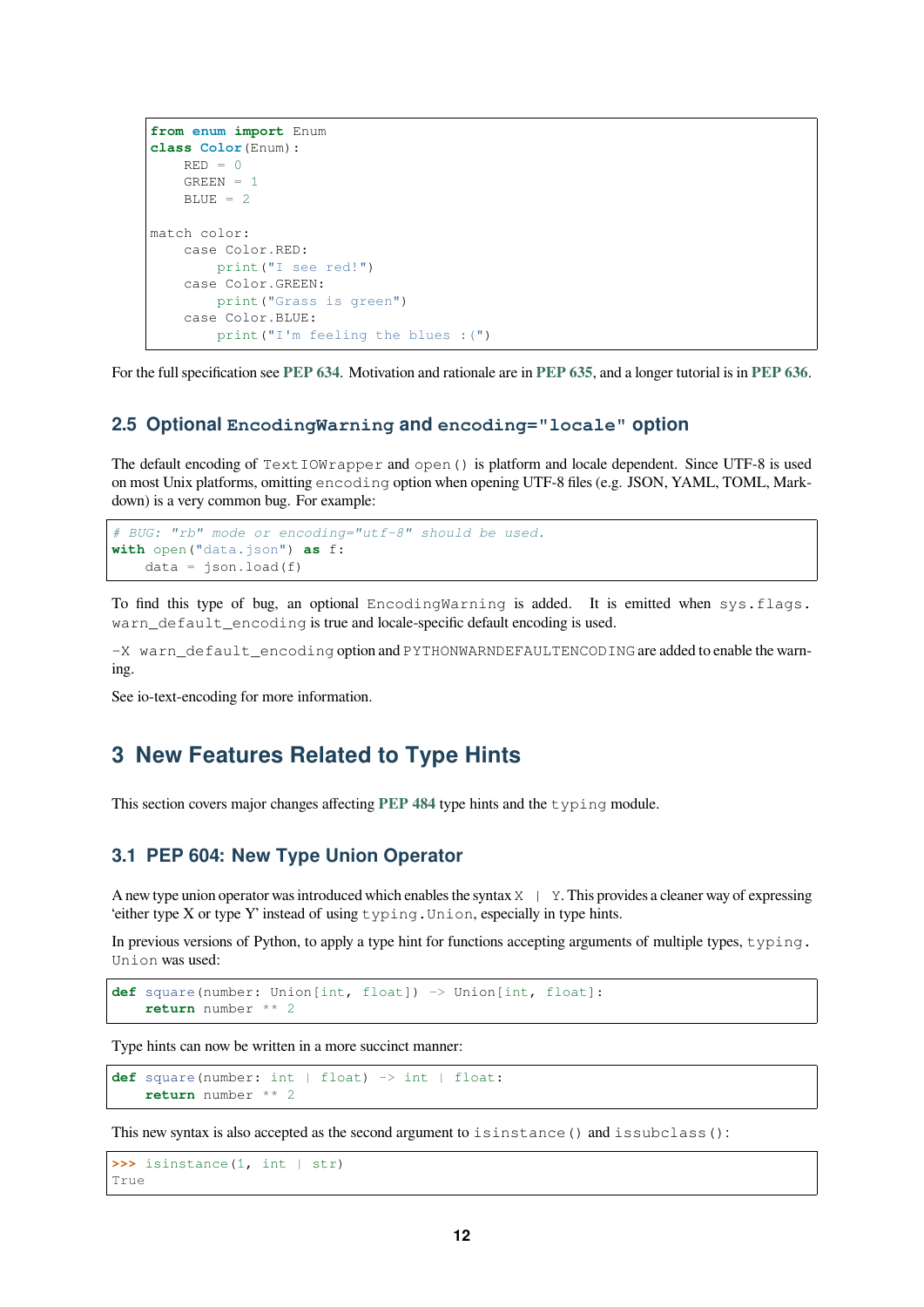<span id="page-12-3"></span>See types-union and **PEP 604** for more details.

(Contributed by Maggie Moss and Philippe Prados in bpo-41428, with additions by Yurii Karabas and Serhiy Storchaka in bpo-44490.)

#### **3.2 PEP 612: Parameter Specificatio[n Variab](https://bugs.python.org/issue41428)les**

Two ne[w options to](https://bugs.python.org/issue44490) improve the information provided to static type checkers for **PEP 484**'s Callable have been added to the typing module.

<span id="page-12-0"></span>The first is the parameter specification variable. They are used to forward the parameter types of one callable to another callable – a pattern commonly found in higher order functions and decorators. Examples of usage can be found in typing.ParamSpec. Previously, there was no easy way to type anno[tate depend](https://www.python.org/dev/peps/pep-0484)ency of parameter types in such a precise manner.

The second option is the new Concatenate operator. It's used in conjunction with parameter specification variables to type annotate a higher order callable which adds or removes parameters of another callable. Examples of usage can be found in typing.Concatenate.

See typing.Callable, typing.ParamSpec, typing.Concatenate, typing.ParamSpecArgs, typing.ParamSpecKwargs, and **PEP 612** for more details.

(Contributed by Ken Jin in bpo-41559, with minor enhancements by Jelle Zijlstra in bpo-43783. PEP written by Mark Mendoza.)

#### **3.3 PEP 613: Type[Alias](https://bugs.python.org/issue41559)**

<span id="page-12-1"></span>**PEP 484** introduced the concept of type aliases, only requiring them to be top-level unannotated assignments. This simplicity sometimes made it difficult for type checkers to distinguish between type aliases and ordinary assignments, especially when forward references or invalid types were involved. Compare:

StrCache = 'Cache[str]' *# a type alias* [LOG\\_PRE](https://www.python.org/dev/peps/pep-0484)FIX = 'LOG[DEBUG]' *# a module constant*

Now the typing module has a special value TypeAlias which lets you declare type aliases more explicitly:

```
StrCache: TypeAlias = 'Cache[str]' # a type alias
LOG_PREFIX = 'LOG[DEBUG]' # a module constant
```
See **PEP 613** for more details.

(Contributed by Mikhail Golubev in bpo-41923.)

#### **3.4 [PEP 6](https://www.python.org/dev/peps/pep-0613)47: User-Defined Type Guards**

<span id="page-12-2"></span>TypeGuard has been added to the [typing](https://bugs.python.org/issue41923) module to annotate type guard functions and improve information provided to static type checkers during type narrowing. For more information, please see TypeGuard's documentation, and **PEP 647**.

(Contributed by Ken Jin and Guido van Rossum in bpo-43766. PEP written by Eric Traut.)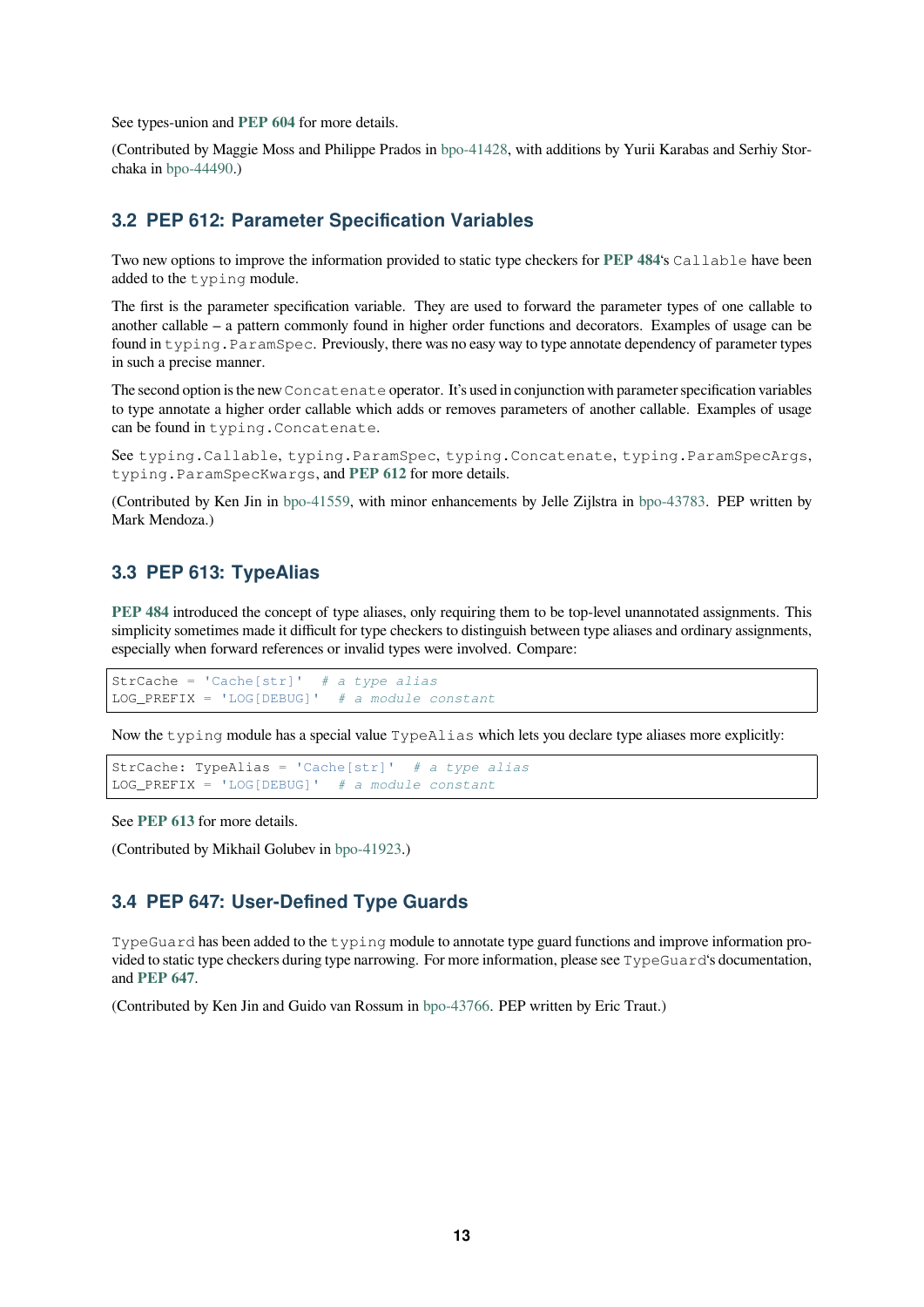# <span id="page-13-1"></span>**4 Other Language Changes**

- The int type has a new method int.bit\_count(), returning the number of ones in the binary expansion of a given integer, also known as the population count. (Contributed by Niklas Fiekas in bpo-29882.)
- <span id="page-13-0"></span>• The views returned by dict.keys(), dict.values() and dict.items() now all have a mapping attribute that gives a types.MappingProxyType object wrapping the original dictionary. (Contributed by Dennis Sweeney in bpo-40890.)
- PEP 618: The zip() function now has an optional strict flag, used to require that [all the itera](https://bugs.python.org/issue29882)bles have an equal length.
- Builtin and extension [functions th](https://bugs.python.org/issue40890)at take integer arguments no longer accept Decimals, Fractions and other objects that can be converted to integers only with a loss (e.g. that have the \_\_int\_\_() method but do [not have t](https://www.python.org/dev/peps/pep-0618)he \_\_index\_\_() method). (Contributed by Serhiy Storchaka in bpo-37999.)
- If object. ipow () returns Not Implemented, the operator will correctly fall back to object. \_\_pow\_\_() and object.\_\_rpow\_\_() as expected. (Contributed by Alex Shkop in bpo-38302.)
- Assignment expressions can now be used unparenthesized within set literals [and set com](https://bugs.python.org/issue37999)prehensions, as well as in sequence indexes (but not slices).
- Functions have a new \_\_builtins\_\_ attribute which is used to look for builtin symb[ols when a](https://bugs.python.org/issue38302) function is executed, instead of looking into \_\_globals\_\_['\_builtins\_\_']. The attribute is initialized from \_\_globals\_\_["\_\_builtins\_\_"] if it exists, else from the current builtins. (Contributed by Mark Shannon in bpo-42990.)
- Two new builtin functions  $-\text{aiter}$  () and anext () have been added to provide asynchronous counterparts to iter() and next(), respectively. (Contributed by Joshua Bronson, Daniel Pope, and Justin Wang in bpo-31861.[\)](https://bugs.python.org/issue42990)
- Static methods (@staticmethod) and class methods (@classmethod) now inherit the method attributes (\_\_module\_\_, \_\_name\_\_, \_\_qualname\_\_, \_\_doc\_\_, \_\_annotations\_\_) and have a new \_\_wrapped\_\_ attribute. Moreover, static methods are now callable as regular functions. (Contributed by [Victor Stinn](https://bugs.python.org/issue31861)er in bpo-43682.)
- Annotations for complex targets (everything beside simple name targets defined by **PEP 526**) no longer cause any runtime effects with from \_\_future\_\_ import annotations. (Contributed by Batuhan Taskaya in bpo-4[2737.\)](https://bugs.python.org/issue43682)
- Class and module objects now lazy-create empty annotations dicts on demand. The annotations dicts are stored in the object's \_\_dict\_\_ for backwards compatibility. This improves the best practi[ces for wo](https://www.python.org/dev/peps/pep-0526)rking with \_\_annot[ations\\_\\_](https://bugs.python.org/issue42737); for more information, please see annotations-howto. (Contributed by Larry Hastings in bpo-43901.)
- Annotations consist of yield, yield from, await or named expressions are now forbidden under from \_\_future\_\_ import annotations due to their side effects. (Contributed by Batuhan Taskaya in bp[o-42725.\)](https://bugs.python.org/issue43901)
- Usage of unbound variables, super () and other expressions that might alter the processing of symbol table as annotations are now rendered effectless under from \_\_future\_\_ import annotations. (Con[tributed by](https://bugs.python.org/issue42725) Batuhan Taskaya in bpo-42725.)
- Hashes of NaN values of both float type and decimal. Decimal type now depend on object identity. Formerly, they always hashed to 0 even though NaN values are not equal to one another. This caused potentially quadratic runtime behavior due to excessive hash collisions when creating dictionaries and sets containing multiple NaNs. (Contributed b[y Raymond](https://bugs.python.org/issue42725) Hettinger in bpo-43475.)
- A SyntaxError (instead of a NameError) will be raised when deleting the \_\_debug\_\_ constant. (Contributed by Dong-hee Na in bpo-45000.)
- SyntaxError exceptions now have end\_lineno and [end\\_o](https://bugs.python.org/issue43475)ffset attributes. They will be None if not determined. (Contributed by Pablo Galindo in bpo-43914.)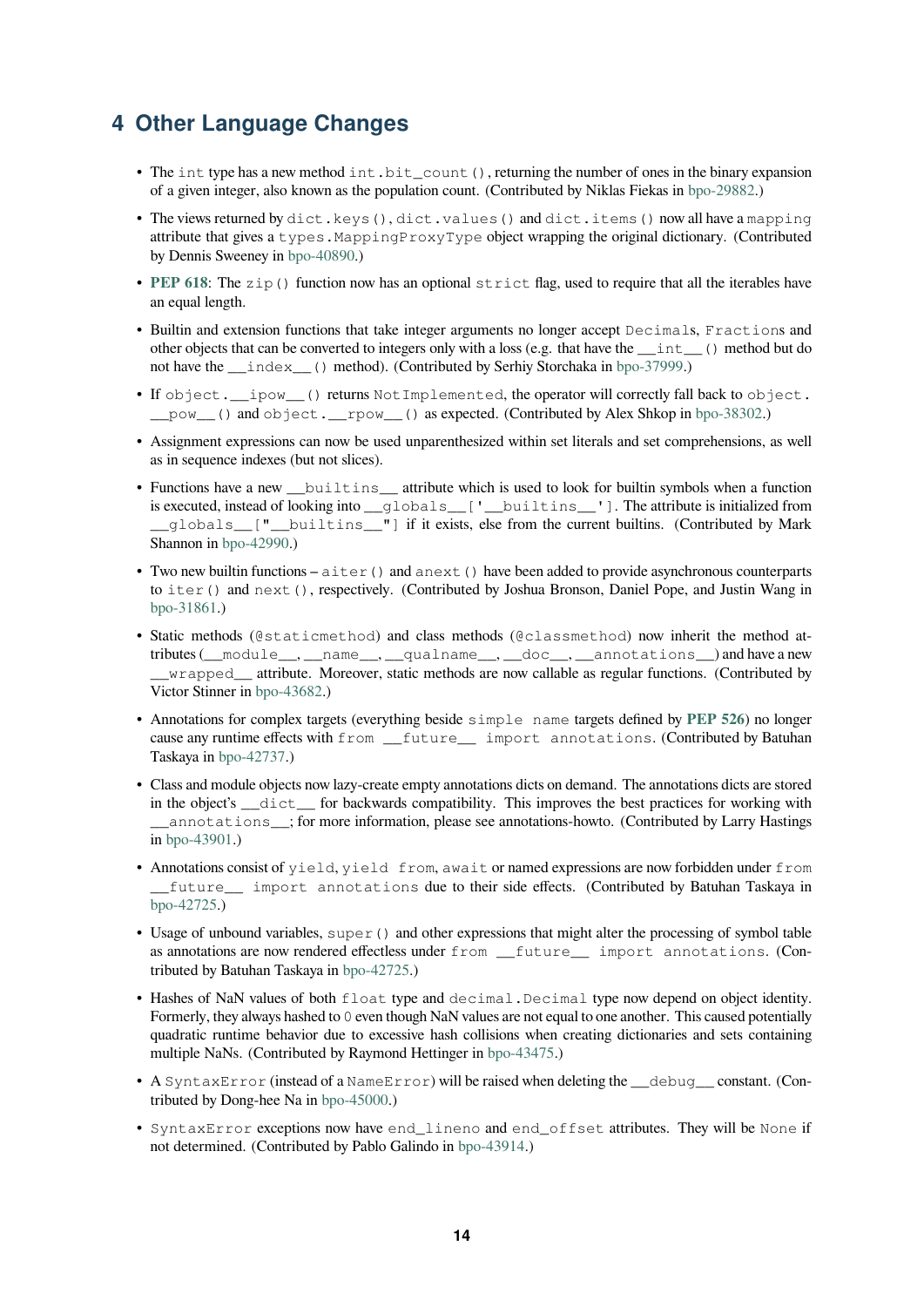# **5 New Modules**

• None yet.

# <span id="page-14-0"></span>**6 Improved Modules**

## <span id="page-14-1"></span>**6.1 asyncio**

<span id="page-14-2"></span>Add missing connect\_accepted\_socket() method. (Contributed by Alex Grönholm in bpo-41332.)

#### **6.2 argparse**

<span id="page-14-3"></span>Misleading phrase "optional arguments" was replaced with "options" in argparse help. Some [tests might](https://bugs.python.org/issue41332) require adaptation if they rely on exact output match. (Contributed by Raymond Hettinger in bpo-9694.)

#### **6.3 array**

<span id="page-14-4"></span>The index() method of array.array now has optional *start* and *stop* parame[ters. \(Con](https://bugs.python.org/issue9694)tributed by Anders Lorentsen and Zackery Spytz in bpo-31956.)

#### **6.4 asynchat, asyncore, smtpd**

<span id="page-14-5"></span>These modules have been mark[ed as deprec](https://bugs.python.org/issue31956)ated in their module documentation since Python 3.6. An import-time DeprecationWarning has now been added to all three of these modules.

### **6.5 base64**

<span id="page-14-6"></span>Add base64.b32hexencode() and base64.b32hexdecode() to support the Base32 Encoding with Extended Hex Alphabet.

## **6.6 bdb**

<span id="page-14-7"></span>Add clearBreakpoints () to reset all set breakpoints. (Contributed by Irit Katriel in bpo-24160.)

#### **6.7 bisect**

<span id="page-14-8"></span>Added the possibility of providing a *key* function to the APIs in the bisect module. ([Contributed](https://bugs.python.org/issue24160) by Raymond Hettinger in bpo-4356.)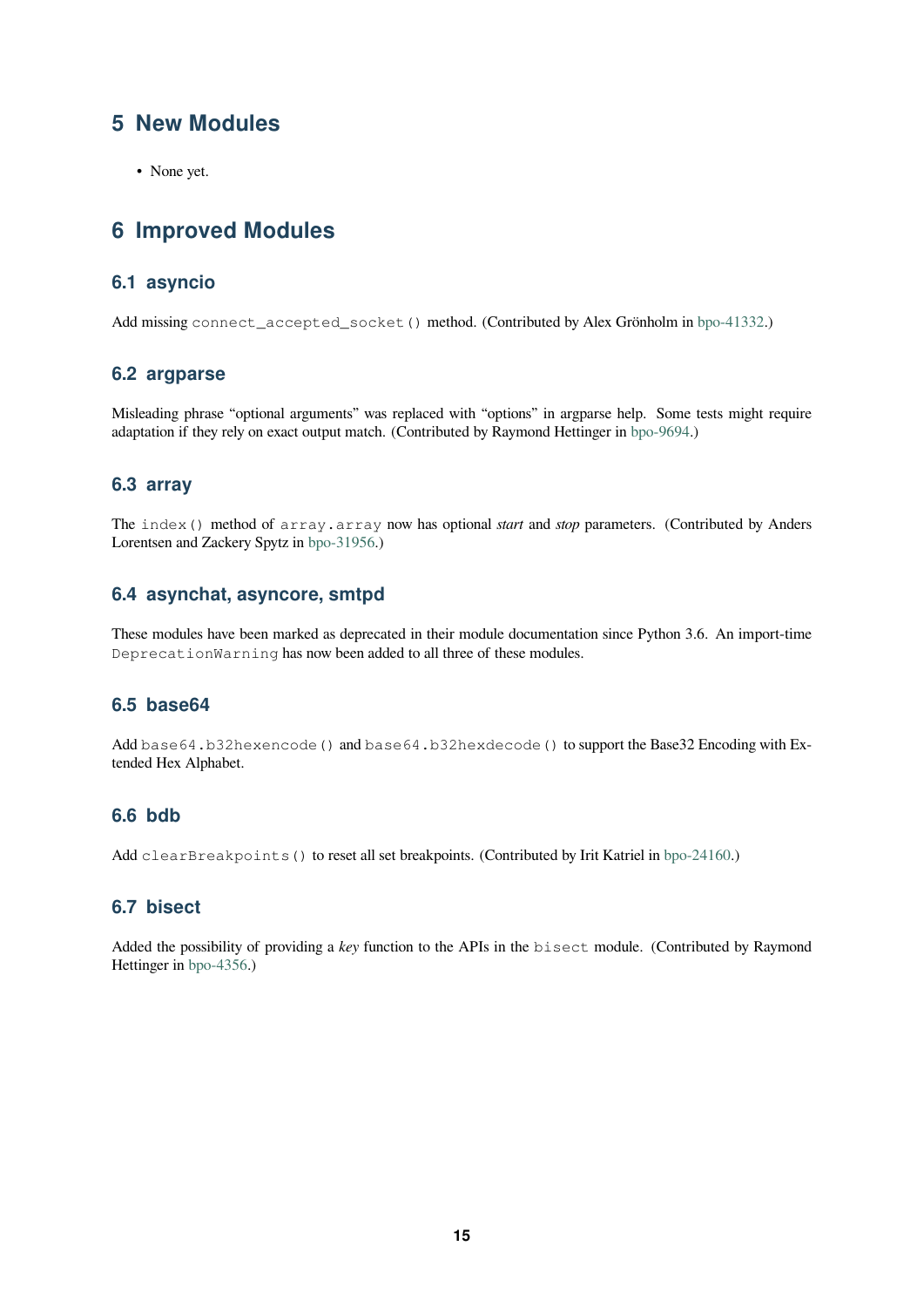### **6.8 codecs**

Add a codecs.unregister() function to unregister a codec search function. (Contributed by Hai Shi in bpo-41842.)

## <span id="page-15-0"></span>**6.9 collections.abc**

<span id="page-15-1"></span>[The](https://bugs.python.org/issue41842) args of the parameterized generic for collections.abc.Callable are now consistent with typing.Callable. collections.abc.Callable generic now flattens type parameters, similar to what typing.Callable currently does. This means that collections.abc.Callable[[int, str], str] will have \_\_args\_\_ of (int, str, str); previously this was ([int, str], str). To allow this change, types.GenericAlias can now be subclassed, and a subclass will be returned when subscripting the collections.abc.Callable type. Note that a TypeError may be raised for invalid forms of parameterizing collections.abc.Callable which may have passed silently in Python 3.9. (Contributed by Ken Jin in bpo-42195.)

## **6.10 contextlib**

Add a [context](https://bugs.python.org/issue42195)lib.aclosing() context manager to safely close async generators and objects representing asynchronously released resources. (Contributed by Joongi Kim and John Belmonte in bpo-41229.)

<span id="page-15-2"></span>Add asynchronous context manager support to contextlib.nullcontext(). (Contributed by Tom Gringauz in bpo-41543.)

Add AsyncContextDecorator, for supporting usage of async context managers [as decorator](https://bugs.python.org/issue41229)s.

## **6.11 [curs](https://bugs.python.org/issue41543)es**

<span id="page-15-3"></span>The extended color functions added in ncurses 6.1 will be used transparently by curses.color\_content(), curses.init\_color(), curses.init\_pair(), and curses.pair\_content(). A new function, curses.has\_extended\_color\_support(), indicates whether extended color support is provided by the underlying ncurses library. (Contributed by Jeffrey Kintscher and Hans Petter Jansson in bpo-36982.)

The BUTTON5\_\* constants are now exposed in the curses module if they are provided by the underlying curses library. (Contributed by Zackery Spytz in bpo-39273.)

## **6.12 dataclasses**

#### **\_\_slots\_\_**

<span id="page-15-4"></span>Added slots parameter in dataclasses.dataclass() decorator. (Contributed by Yurii Karabas in bpo-42269)

#### **Keyword-only fields**

[datacla](https://bugs.python.org/issue42269)sses now supports fields that are keyword-only in the generated \_\_init\_\_ method. There are a number of ways of specifying keyword-only fields.

You can say that every field is keyword-only:

```
from dataclasses import dataclass
@dataclass(kw_only=True)
class Birthday:
   name: str
   birthday: datetime.date
```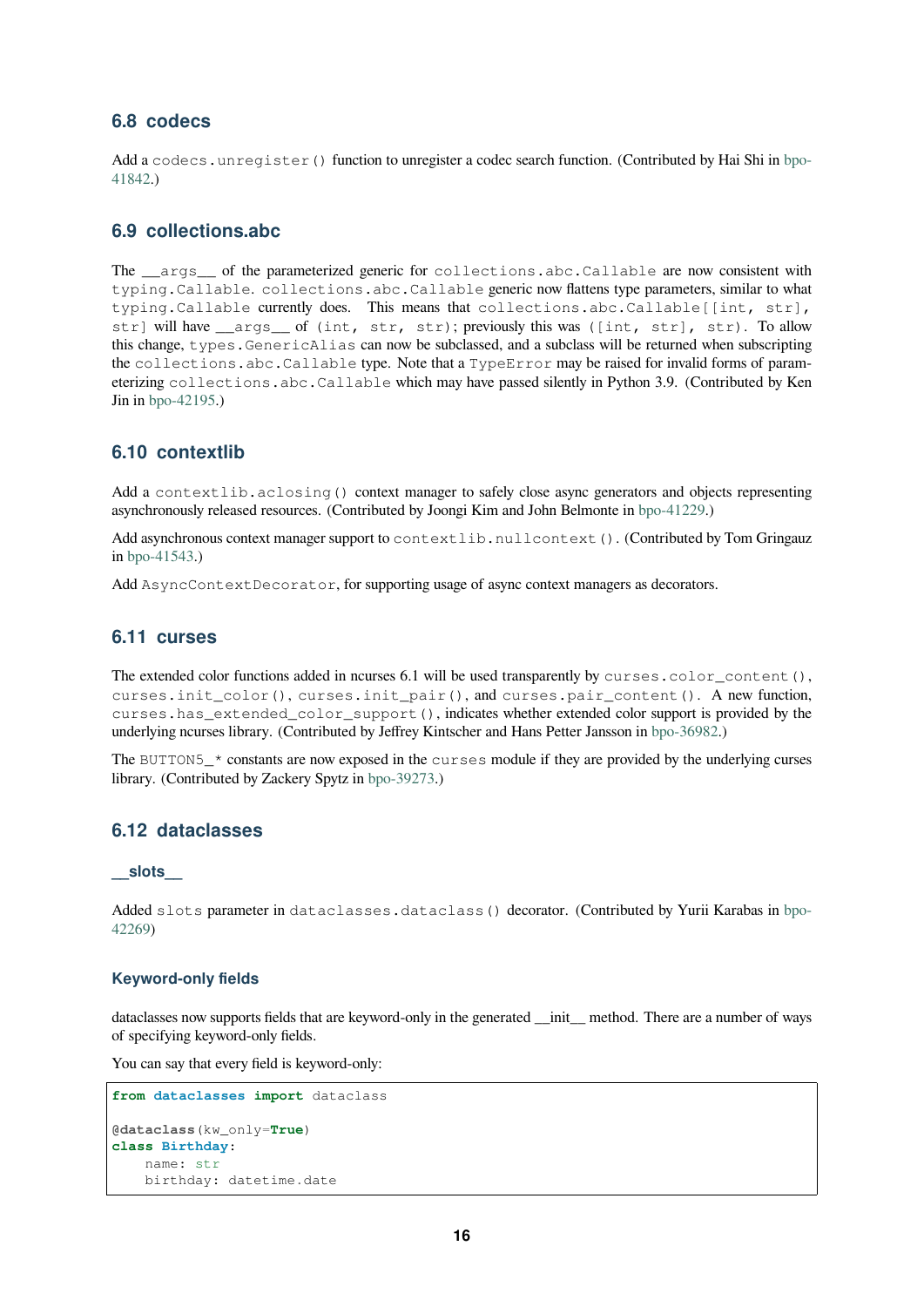<span id="page-16-2"></span>Both name and birthday are keyword-only parameters to the generated \_\_init\_ method.

You can specify keyword-only on a per-field basis:

```
from dataclasses import dataclass
@dataclass
class Birthday:
    name: str
    birthday: datetime.date = field(kw_only=True)
```
Here only birthday is keyword-only. If you set kw\_only on individual fields, be aware that there are rules about re-ordering fields due to keyword-only fields needing to follow non-keyword-only fields. See the full dataclasses documentation for details.

You can also specify that all fields following a KW\_ONLY marker are keyword-only. This will probably be the most common usage:

```
from dataclasses import dataclass, KW_ONLY
@dataclass
class Point:
   x: float
   y: float
    _: KW_ONLY
    z: float = 0.0
    t: float = 0.0
```
Here, z and t are keyword-only parameters, while x and y are not. (Contributed by Eric V. Smith in bpo-43532)

### **6.13 distutils**

<span id="page-16-0"></span>The entire distutils package is deprecated, to be removed in Python 3.12. Its functionality for sp[ecifying pac](https://bugs.python.org/issue43532)kage builds has already been completely replaced by third-party packages setuptools and packaging, and most other commonly used APIs are available elsewhere in the standard library (such as platform, shutil, subprocess or sysconfig). There are no plans to migrate any other functionality from distutils, and applications that are using other functions should plan to make private copies of the code. Refer to **PEP 632** for discussion.

The bdist wininst command deprecated in Python 3.8 has been removed. The bdist wheel command is now recommended to distribute binary packages on Windows. (Contributed by Victor Stinner in bpo-[42802.\)](https://www.python.org/dev/peps/pep-0632)

#### **6.14 doctest**

<span id="page-16-1"></span>When a module does not define \_\_loader\_\_, fall back to \_\_spec\_\_.loader. (Contribut[ed by Brett C](https://bugs.python.org/issue42802)annon in bpo-42133.)

#### **6.15 encodings**

e[ncodings](https://bugs.python.org/issue42133).normalize\_encoding() now ignores non-ASCII characters. (Contributed by Hai Shi in bpo-39337.)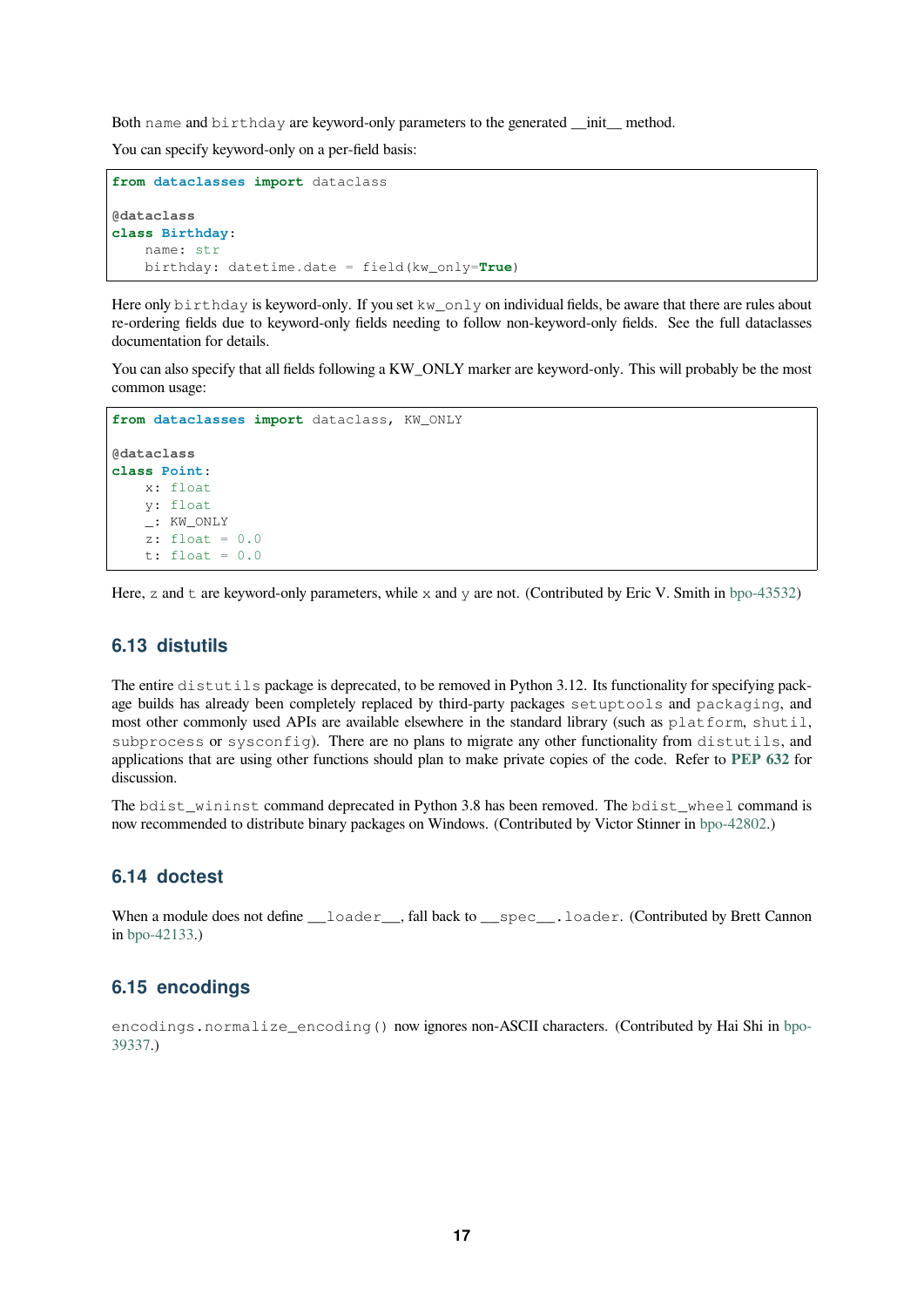### <span id="page-17-4"></span>**6.16 fileinput**

Add *encoding* and *errors* parameters in fileinput.input() and fileinput.FileInput. (Contributed by Inada Naoki in bpo-43712.)

fileinput.hook\_compressed() now returns TextIOWrapper object when *mode* is "r" and file is compressed, like uncompressed files. (Contributed by Inada Naoki in bpo-5758.)

### **6.17 faulthandler**

The faulthandler module now detects if a fatal error occurs [during a ga](https://bugs.python.org/issue5758)rbage collector collection. (Contributed by Victor Stinner in bpo-44466.)

#### **6.18 gc**

Add audit hooks for [gc.get\\_](https://bugs.python.org/issue44466)objects(), gc.get\_referrers() and gc.get\_referents(). (Contributed by Pablo Galindo in bpo-43439.)

### **6.19 glob**

<span id="page-17-0"></span>Add the *root\_dir* and *dir\_fd* [parameters](https://bugs.python.org/issue43439) in glob() and iglob() which allow to specify the root directory for searching. (Contributed by Serhiy Storchaka in bpo-38144.)

#### **6.20 hashlib**

The hashlib module requires OpenSSL 1.1.1 [or newer. \(C](https://bugs.python.org/issue38144)ontributed by Christian Heimes in **PEP 644** and bpo-43669.)

<span id="page-17-1"></span>The hashlib module has preliminary support for OpenSSL 3.0.0. (Contributed by Christian Heimes in bpo-38820 and other issues.)

[The pu](https://bugs.python.org/issue43669)re-Python fallback of pbkdf2\_hmac() is deprecated. In the future PBKDF2-HMAC [will only be](https://www.python.org/dev/peps/pep-0644) avai[lable](https://bugs.python.org/issue43669) when Python has been built with OpenSSL support. (Contributed by Christian Heimes in bpo-43880.)

#### **6.21 hmac**

<span id="page-17-2"></span>The hmac module now uses OpenSSL's HMAC implementation internally. (Contribute[d by Christ](https://bugs.python.org/issue43880)ian Heimes in bpo-40645.)

#### **6.22 IDLE and idlelib**

[Make IDLE](https://bugs.python.org/issue40645) invoke sys.excepthook() (when started without '-n'). User hooks were previously ignored. (Contributed by Ken Hilton in bpo-43008.)

<span id="page-17-3"></span>Rearrange the settings dialog. Split the General tab into Windows and Shell/Ed tabs. Move help sources, which extend the Help menu, to the Extensions tab. Make space for new options and shorten the dialog. The latter makes the dialog better fit small screens. (Contributed by Terry Jan Reedy in bpo-40468.) Move the indent space setting from the Font tab to then[ew Window](https://bugs.python.org/issue43008)s tab. (Contributed by Mark Roseman and Terry Jan Reedy in bpo-33962.)

The changes above were backported to a 3.9 maintenance release.

Add a Shell sidebar. Move the primary prompt ('»>') to the sidebar. [Add seconda](https://bugs.python.org/issue40468)ry prompts ('...') to the sidebar. Left click and optional drag selects one or more lines of text, as with the editor line number sidebar. [Right click a](https://bugs.python.org/issue33962)fter selecting text lines displays a context menu with 'copy with prompts'. This zips together prompts from the sidebar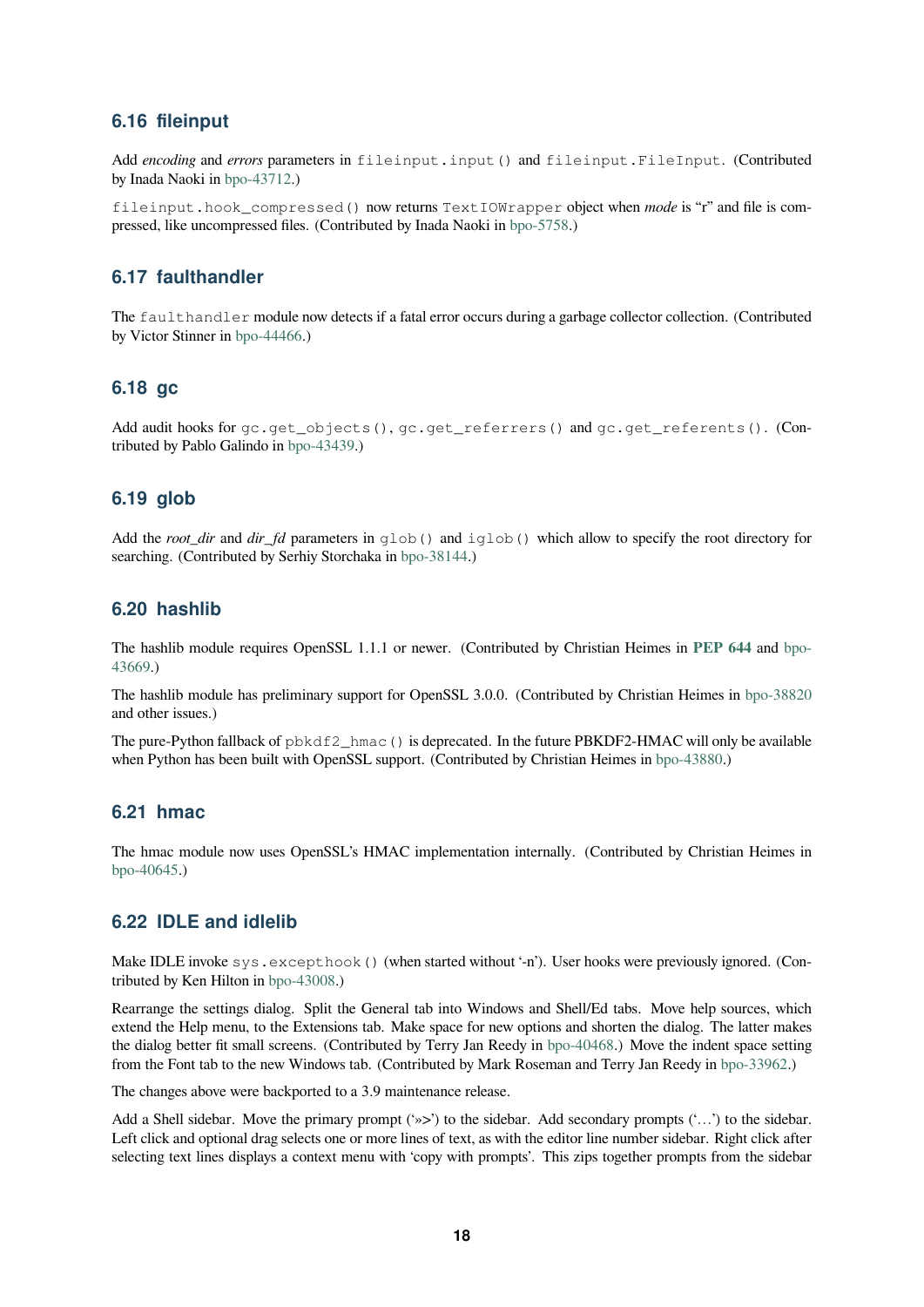with lines from the selected text. This option also appears on the context menu for the text. (Contributed by Tal Einat in bpo-37903.)

Use spaces instead of tabs to indent interactive code. This makes interactive code entries 'look right'. Making this feasible was a major motivation for adding the shell sidebar. (Contributed by Terry Jan Reedy in bpo-37892.)

Hi[ghlight the n](https://bugs.python.org/issue37903)ew soft keywords match, case, and \_ in pattern-matching statements. However, this highlighting is not perfect and will be incorrect in some rare cases, including some \_-s in case patterns. (Contributed by Tal Einat in bpo-44010.)

New in 3.10 maintenance releases.

Apply syntax highlighting to *.pyi* files. (Contributed by Alex Waygood and Terry Jan Reedy in bpo-45447.)

#### **6.23 importlib.metadata**

Feature parity with importlib\_metadata 4.6 (history).

<span id="page-18-0"></span>importlib.metadata entry points now provide a nicer experience for selecting entry points by group and name through a new importlib.metadata.EntryPoints class. See the Compatibility Note in the docs for more info on the deprecation and usage.

Added importlib.metadata.packages\_d[istrib](https://importlib-metadata.readthedocs.io/en/latest/history.html)utions() for resolving top-level Python modules and packages to their importlib.metadata.Distribution.

#### **6.24 inspect**

<span id="page-18-1"></span>When a module does not define \_\_\_loader\_\_, fall back to \_\_spec\_\_.loader. (Contributed by Brett Cannon in bpo-42133.)

Add inspect.get\_annotations(), which safely computes the annotations defined on an object. It works around the quirks of accessing the annotations on various types of objects, and makes very few assumptions about the object it examines. inspect.get\_annotations() can also correctly un-stringize stringized anno[tations.](https://bugs.python.org/issue42133) inspect.get annotations() is now considered best practice for accessing the annotations dict defined on any Python object; for more information on best practices for working with annotations, please see annotations-howto. Relatedly, inspect.signature(), inspect.Signature.from\_callable(), and inspect.Signature.from\_function() now call inspect.get\_annotations() to retrieve annotations. This means inspect.signature() and inspect. Signature.from callable() can also now un-stringize stringized annotations. (Contributed by Larry Hastings in bpo-43817.)

#### **6.25 linecache**

<span id="page-18-2"></span>When a module does not define \_\_loader\_, fall back to \_\_spec\_\_.loader[. \(Cont](https://bugs.python.org/issue43817)ributed by Brett Cannon in bpo-42133.)

#### **6.26 os**

Add [os.cpu](https://bugs.python.org/issue42133)\_count() support for VxWorks RTOS. (Contributed by Peixing Xin in bpo-41440.)

<span id="page-18-3"></span>Add a new function  $\circ s$ . event  $fd()$  and related helpers to wrap the event  $fd2$  syscall on Linux. (Contributed by Christian Heimes in bpo-41001.)

Add  $\circ$ s. splice() that allows to move data between two file descriptors without cop[ying betwee](https://bugs.python.org/issue41440)n kernel address space and user address space, where one of the file descriptors must refer to a pipe. (Contributed by Pablo Galindo in bpo-41625.)

Add O\_EVTONLY, O\_FSYNC, O\_SYMLINK and O\_NOFOLLOW\_ANY for macOS. (Contributed by Dong-hee Na in bpo-43106.)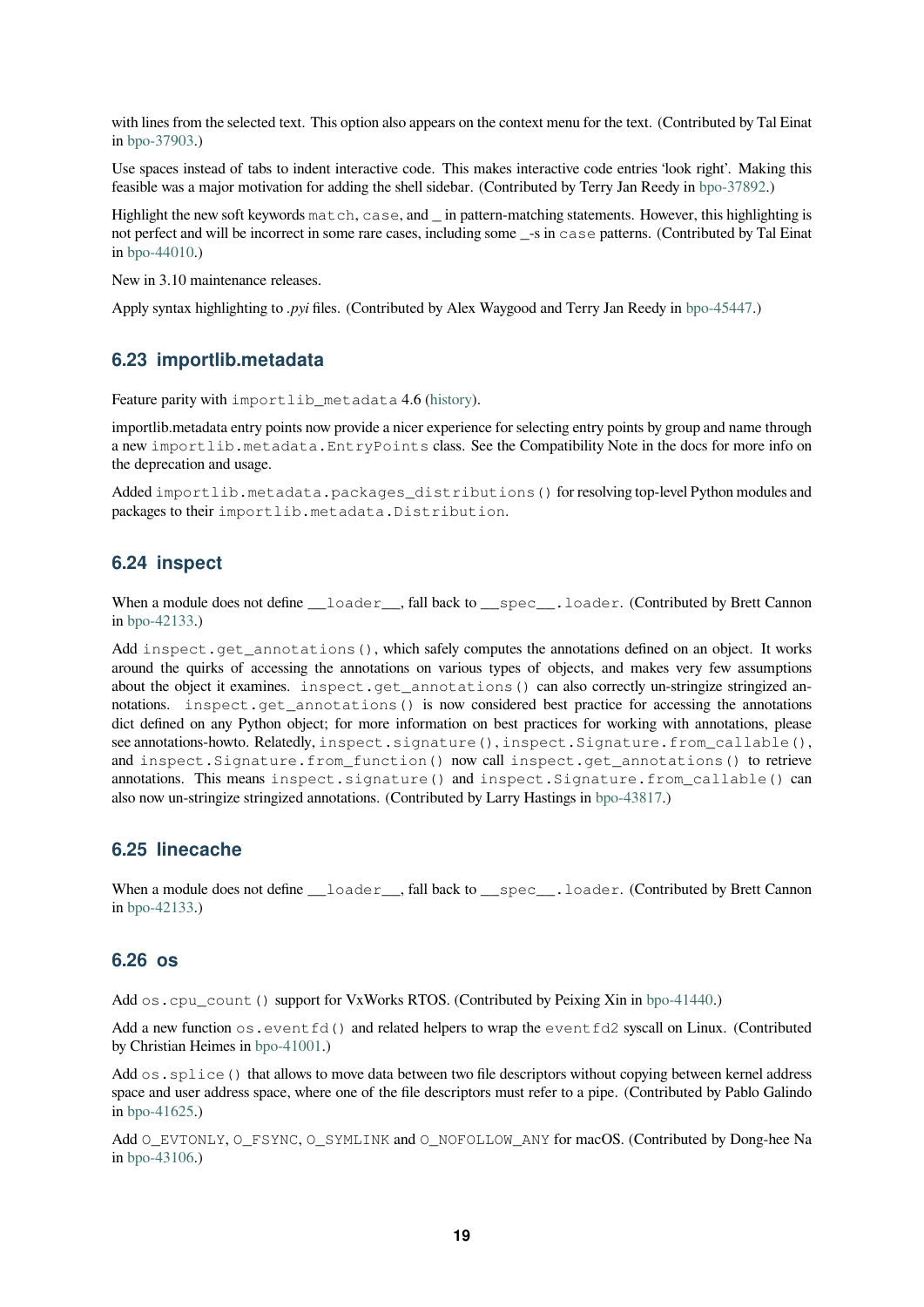### **6.27 os.path**

os.path.realpath() now accepts a *strict* keyword-only argument. When set to True, OSError is raised if a path doesn't exist or a symlink loop is encountered. (Contributed by Barney Gale in bpo-43757.)

### <span id="page-19-0"></span>**6.28 pathlib**

Add slice support to PurePath.parents. (Contributed by Joshua Cannon in bpo[-35498\)](https://bugs.python.org/issue43757)

<span id="page-19-1"></span>Add negative indexing support to PurePath.parents. (Contributed by Yaroslav Pankovych in bpo-21041)

Add Path.hardlink\_to method that supersedes link\_to(). The new method has the same argument order as symlink\_to(). (Contributed by Barney Gale in bpo-39950.)

pathlib.Path.stat() and chmod() now accept a *follow\_symlinks* keyword-only argumen[t for consist](https://bugs.python.org/issue21041)ency with corresponding functions in the  $\circ$ s module. (Contributed by Barney Gale in bpo-39906.)

#### **6.29 platform**

<span id="page-19-2"></span>Add platform.freedesktop\_os\_release() to retrieve operation sy[stem identi](https://bugs.python.org/issue39906)fication from freedesktop.org os-release standard file. (Contributed by Christian Heimes in bpo-28468)

#### **6.30 pprint**

<span id="page-19-3"></span>[pprint.pprin](https://www.freedesktop.org/software/systemd/man/os-release.html)t() now accepts a new underscore\_numbers [keyword a](https://bugs.python.org/issue28468)rgument. (Contributed by sblondon in bpo-42914.)

pprint can now pretty-print dataclasses.dataclass instances. (Contributed by Lewis Gaul in bpo-43080.)

## **6.31 py\_compile**

<span id="page-19-4"></span>[Add](https://bugs.python.org/issue43080) --quiet option to command-line interface of py\_compile. (Contributed by Gregory Schevchenko in bpo-38731.)

#### **6.32 pyclbr**

<span id="page-19-5"></span>[Add a](https://bugs.python.org/issue38731)n end\_lineno attribute to the Function and Class objects in the tree returned by pyclbr. readline() and pyclbr.readline\_ex(). It matches the existing (start) lineno. (Contributed by Aviral Srivastava in bpo-38307.)

#### **6.33 shelve**

<span id="page-19-6"></span>The shelve [module no](https://bugs.python.org/issue38307)w uses pickle.DEFAULT\_PROTOCOL by default instead of pickle protocol 3 when creating shelves. (Contributed by Zackery Spytz in bpo-34204.)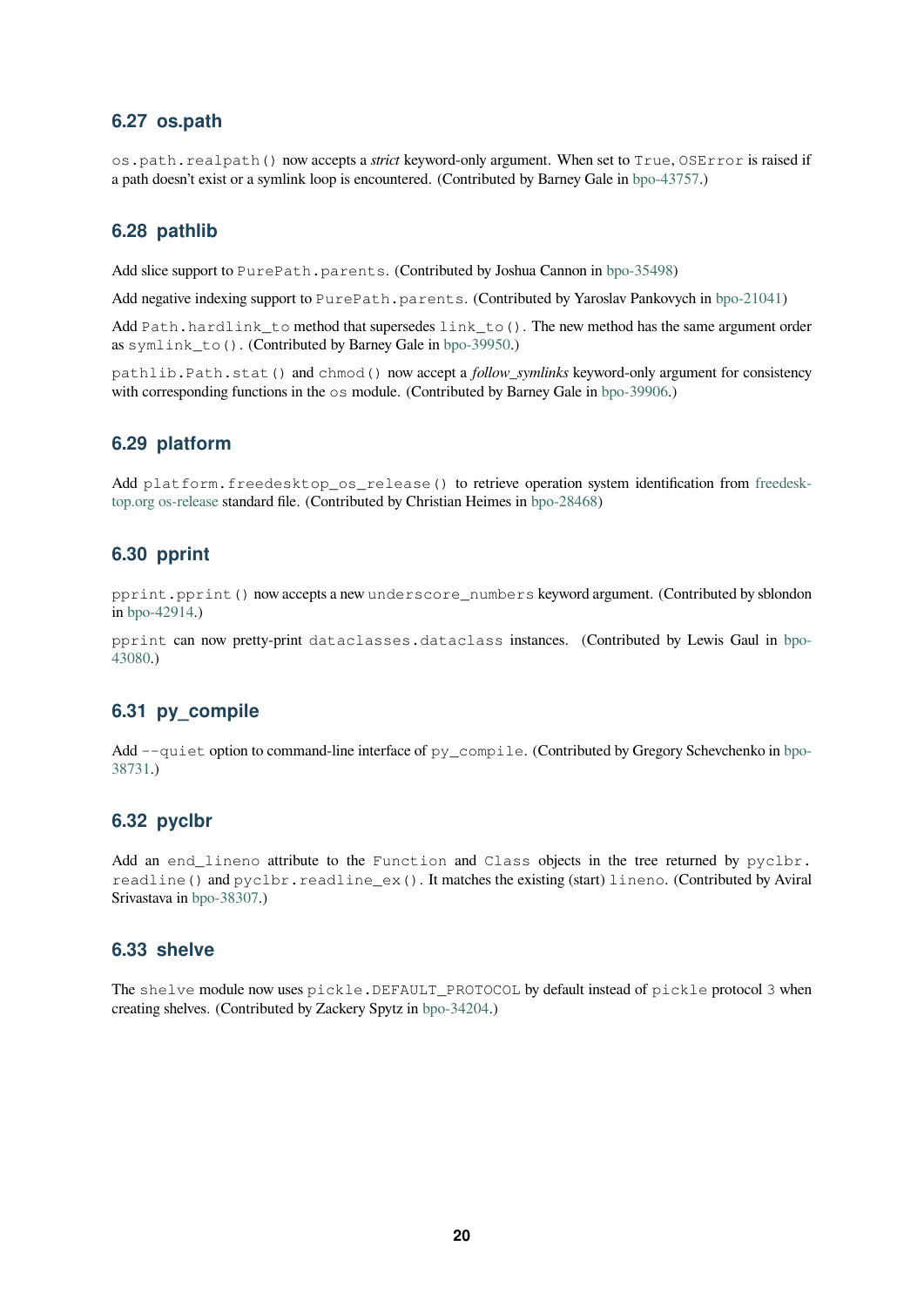### <span id="page-20-4"></span>**6.34 statistics**

Add covariance(), Pearson's correlation(), and simple linear\_regression() functions. (Contributed by Tymoteusz Wołodźko in bpo-38490.)

#### <span id="page-20-0"></span>**6.35 site**

<span id="page-20-1"></span>When a module does not define \_\_loader\_, fall back to \_\_spec\_\_.loader. (Contributed by Brett Cannon in bpo-42133.)

#### **6.36 socket**

T[he exception](https://bugs.python.org/issue42133) socket.timeout is now an alias of TimeoutError. (Contributed by Christian Heimes in bpo-42413.)

<span id="page-20-2"></span>Add option to create MPTCP sockets with IPPROTO\_MPTCP (Contributed by Rui Cunha in bpo-43571.)

Add IP\_RECVTOS option to receive the type of service (ToS) or DSCP/ECN fields (Contributed by Georg Sauthoff in [bpo-440](https://bugs.python.org/issue42413)77.)

#### **6.37 ssl**

T[he ssl modul](https://bugs.python.org/issue44077)e requires OpenSSL 1.1.1 or newer. (Contributed by Christian Heimes in **PEP 644** and bpo-43669.)

<span id="page-20-3"></span>The ssl module has preliminary support for OpenSSL 3.0.0 and new option OP\_IGNORE\_UNEXPECTED\_EOF. (Contributed by Christian Heimes in bpo-38820, bpo-43794, bpo-43788, bpo-43791, bpo-43799, bpo-43920, bpo-43789, and bpo-43811.)

Deprecated function and use of deprecated constants now result in a Deprec[ationWa](https://www.python.org/dev/peps/pep-0644)rning. [ssl](https://bugs.python.org/issue43669). SSLContext.options has OP\_NO\_SSLv2 and OP\_NO\_SSLv3 set by default and therefore cannot warn about setting the [flag again. T](https://bugs.python.org/issue43811)he *deprecatio[n section](https://bugs.python.org/issue38820)* has [a list of dep](https://bugs.python.org/issue43794)[recated feat](https://bugs.python.org/issue43788)[ures. \(Contr](https://bugs.python.org/issue43791)i[buted by Ch](https://bugs.python.org/issue43799)[ristian Heim](https://bugs.python.org/issue43920)[es in](https://bugs.python.org/issue43789) [bpo-43](https://bugs.python.org/issue43789)880.)

The ssl module now has more secure default settings. Ciphers without forward secrecy or SHA-1 MAC are disabled by default. Security level 2 prohibits weak RSA, DH, and ECC keys with less than 112 bits of security. SSLContext defaults to minimum prot[ocol version TLS 1.2](#page-24-0). Settings are based on Hynek Schlawack's research. (Contributed by [Christian H](https://bugs.python.org/issue43880)eimes in bpo-43998.)

The deprecated protocols SSL 3.0, TLS 1.0, and TLS 1.1 are no longer officially supported. Python does not block them actively. However OpenSSL build options, distro configurations, vendor patches, and cipher suites may prevent a successful handsha[ke.](https://bugs.python.org/issue43998)

Add a *timeout* parameter to the ssl.get server certificate() function. (Contributed by Zackery Spytz in bpo-31870.)

The ssl module uses heap-types and multi-phase initialization. (Contributed by Christian Heimes in bpo-42333.)

A new verify flag VERIFY\_X509\_PARTIAL\_CHAIN has been added. (Contributed by l0x in bpo-40849.)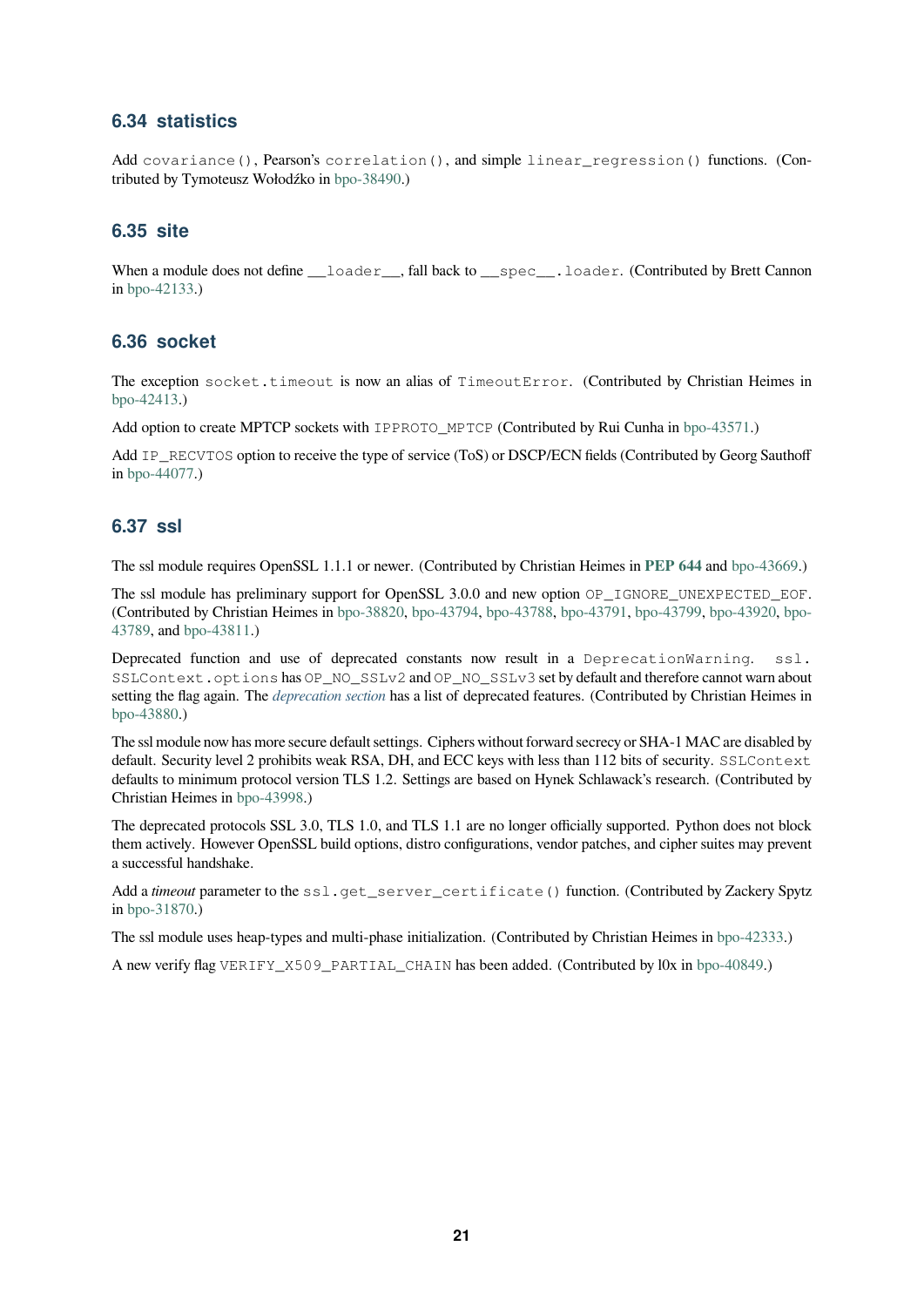### <span id="page-21-7"></span>**6.38 sqlite3**

<span id="page-21-0"></span>Add audit events for connect/handle(), enable\_load\_extension(), and load\_extension(). (Contributed by Erlend E. Aasland in bpo-43762.)

#### **6.39 sys**

<span id="page-21-1"></span>Add sys.orig argv attribute: th[e list of the](https://bugs.python.org/issue43762) original command line arguments passed to the Python executable. (Contributed by Victor Stinner in bpo-23427.)

Add sys.stdlib\_module\_names, containing the list of the standard library module names. (Contributed by Victor Stinner in bpo-42955.)

#### **6.40 \_thread**

<span id="page-21-2"></span>\_thread.int[errupt\\_m](https://bugs.python.org/issue42955)ain() now takes an optional signal number to simulate (the default is still signal. SIGINT). (Contributed by Antoine Pitrou in bpo-43356.)

#### **6.41 threading**

<span id="page-21-3"></span>Add threading.gettrace() and t[hreading](https://bugs.python.org/issue43356).getprofile() to retrieve the functions set by threading.settrace() and threading.setprofile() respectively. (Contributed by Mario Corchero in bpo-42251.)

Add threading.\_\_excepthook\_\_ to allow retrieving the original value of threading.excepthook() in case it is set to a broken or a different value. (Contributed by Mario Corchero in bpo-42308.)

#### **6.42 traceback**

<span id="page-21-4"></span>The format\_exception(), format\_exception\_only(), and print[\\_excepti](https://bugs.python.org/issue42308)on() functions can now take an exception object as a positional-only argument. (Contributed by Zackery Spytz and Matthias Bussonnier in bpo-26389.)

#### **6.43 types**

<span id="page-21-5"></span>R[eintroduce th](https://bugs.python.org/issue26389)e types.EllipsisType, types.NoneType and types.NotImplementedType classes, providing a new set of types readily interpretable by type checkers. (Contributed by Bas van Beek in bpo-41810.)

#### **6.44 typing**

For major changes, see *New Features Related to Type Hints*.

<span id="page-21-6"></span>The behavior of typing.Literal was changed to conform with **PEP 586** and to match the behavior of static type checkers specified in the PEP.

- 1. Literal now [de-duplicates parameters.](#page-11-1)
- 2. Equality comparisons between Literal objects are now orde[r independ](https://www.python.org/dev/peps/pep-0586)ent.
- 3. Literal comparisons now respect types. For example, Literal[0] == Literal[False] previously evaluated to True. It is now False. To support this change, the internally used type cache now supports differentiating types.
- 4. Literal objects will now raise a TypeError exception during equality comparisons if any of their parameters are not hashable. Note that declaring Literal with unhashable parameters will not throw an error: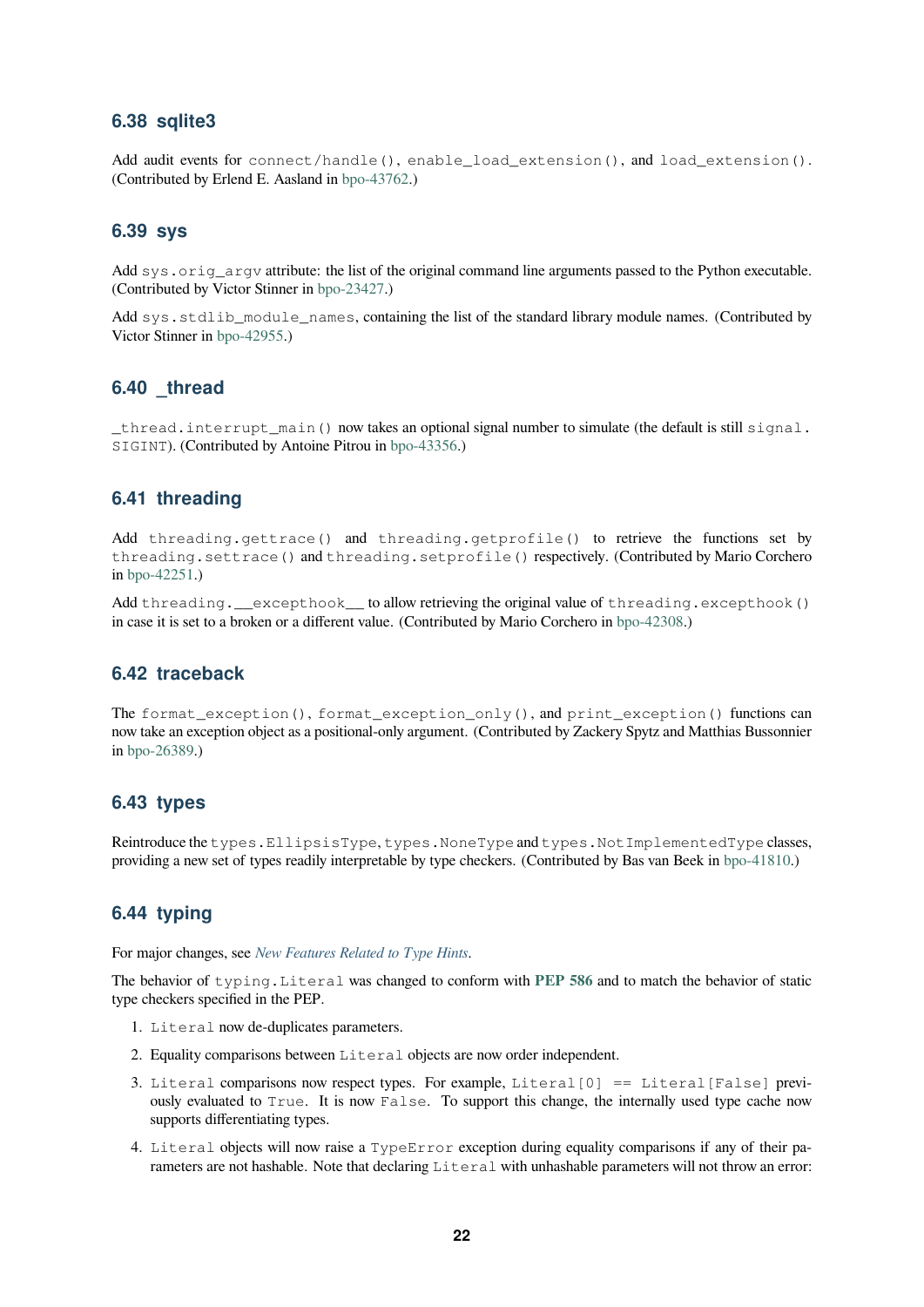```
>>> from typing import Literal
>>> Literal[{0}]
>>> Literal[{0}] == Literal[{False}]
Traceback (most recent call last):
  File "<stdin>", line 1, in <module>
TypeError: unhashable type: 'set'
```
(Contributed by Yurii Karabas in bpo-42345.)

Add new function typing.is\_typeddict() to introspect if an annotation is a typing.TypedDict. (Contributed by Patrick Reader in bpo-41792)

Subclasses of typing. Protocol [which o](https://bugs.python.org/issue42345)nly have data variables declared will now raise a TypeError when checked with isinstance unless they are decorated with runtime\_checkable(). Previously, these checks passed silently. Users should decorate their subclasses with the runtime\_checkable() decorator if they want runtime protocols. (Contribu[ted by Yurii](https://bugs.python.org/issue41792) Karabas in bpo-38908)

Importing from the typing.io and typing.re submodules will now emit DeprecationWarning. These submodules have been deprecated since Python 3.8 and will be removed in a future version of Python. Anything belonging to those submodules should be imported di[rectly from](https://bugs.python.org/issue38908) typing instead. (Contributed by Sebastian Rittau in bpo-38291)

## **6.45 unittest**

<span id="page-22-0"></span>A[dd new meth](https://bugs.python.org/issue38291)od assertNoLogs() to complement the existing assertLogs(). (Contributed by Kit Yan Choi in bpo-39385.)

### **6.46 urllib.parse**

<span id="page-22-1"></span>P[ython versio](https://bugs.python.org/issue39385)ns earlier than Python 3.10 allowed using both ; and  $\&$  as query parameter separators in urllib. parse.parse\_qs() and urllib.parse.parse\_qsl(). Due to security concerns, and to conform with newer W3C recommendations, this has been changed to allow only a single separator key, with  $\&$  as the default. This change also affects cgi.parse() and cgi.parse\_multipart() as they use the affected functions internally. For more details, please see their respective documentation. (Contributed by Adam Goldschmidt, Senthil Kumaran and Ken Jin in bpo-42967.)

The presence of newline or tab characters in parts of a URL allows for some forms of attacks. Following the WHATWG specification that updates **RFC 3986**, ASCII newline  $\n \cdot n$ ,  $\cdot r$  and tab  $\cdot t$  characters are stripped from the URL by the parser in urllib.parse preventing such attacks. The removal characters are controlled by a new module level v[ariable](https://bugs.python.org/issue42967) urllib.parse.\_UNSAFE\_URL\_BYTES\_TO\_REMOVE. (See bpo-43882)

## **6.47 xml**

<span id="page-22-2"></span>Add a LexicalHandler class to the xml.sax.handler module. (Contributed [by Jonatha](https://bugs.python.org/issue43882)n Gossage and Zackery Spytz in bpo-35018.)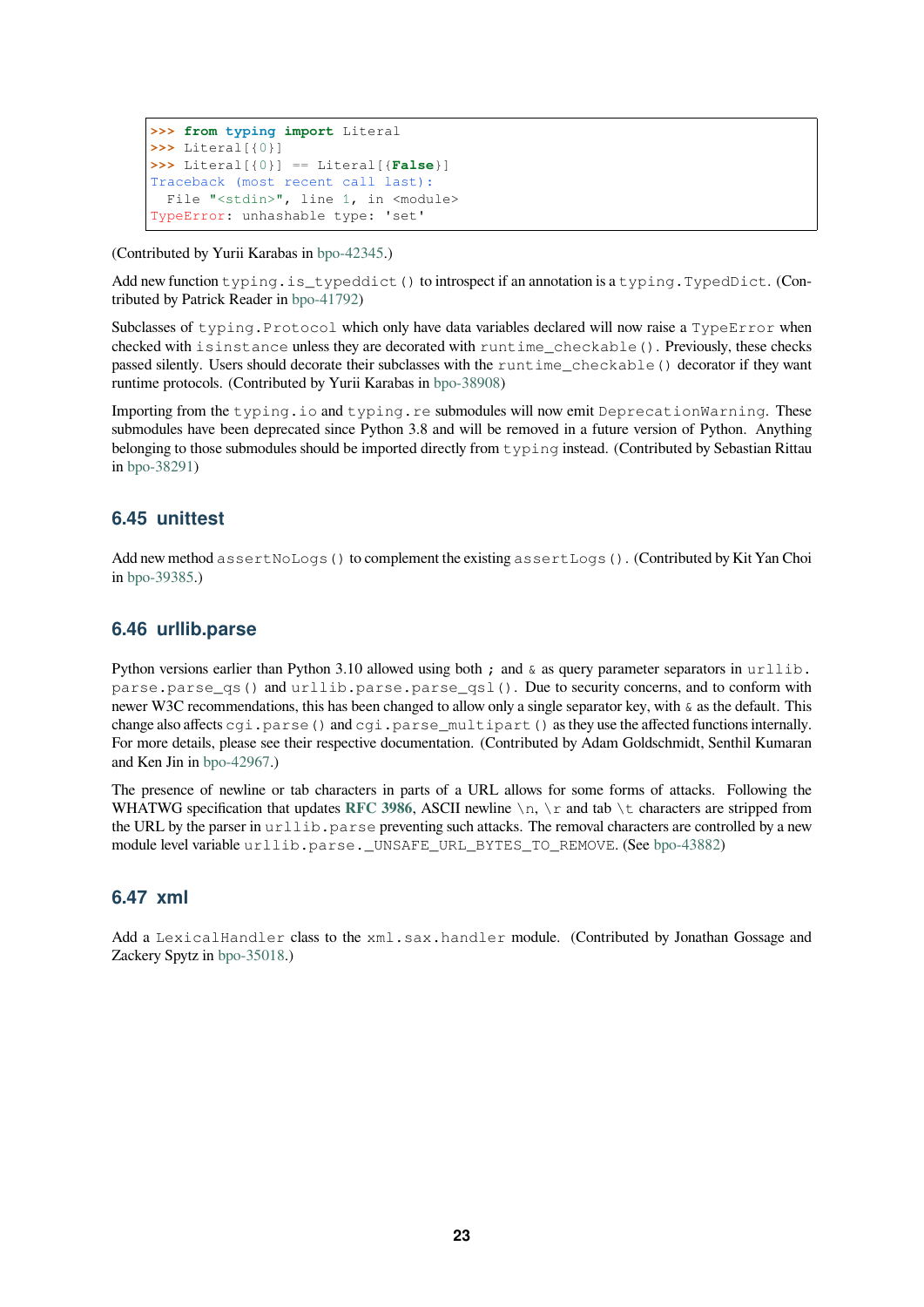### <span id="page-23-2"></span>**6.48 zipimport**

Add methods related to **PEP 451**: find\_spec(), zipimport.zipimporter.create\_module(), and zipimport.zipimporter.exec\_module(). (Contributed by Brett Cannon in bpo-42131.)

<span id="page-23-0"></span>Add invalidate\_caches() method. (Contributed by Desmond Cheong in bpo-14678.)

# **7 Optimizations**

- <span id="page-23-1"></span>• Constructors str(), bytes() and bytearray() are now faster (around 30–40% for small objects). (Contributed by Serhiy Storchaka in bpo-41334.)
- The runpy module now imports fewer modules. The python3 -m module-name command startup time is 1.4x faster in average. On Linux,  $\gamma$  pthon  $3 - I$   $\gamma$  module-name imports 69 modules on Python 3.9, whereas it only imports 51 mod[ules \(-18\) o](https://bugs.python.org/issue41334)n Python 3.10. (Contributed by Victor Stinner in bpo-41006 and bpo-41718.)
- The LOAD\_ATTR instruction now uses new "per opcode cache" mechanism. It is about 36% faster now for regular attributes and 44% faster for slots. (Contributed by Pablo Galindo and Yury Selivanov in bpo-42093 and [Guido van](https://bugs.python.org/issue41718) Rossum in bpo-42927, based on ideas implemented originally in PyPy and MicroP[ython.\)](https://bugs.python.org/issue41006)
- When building Python with --enable-optimizations now -fno-semantic-interposition is added to both the compile and link line. This speeds builds of the Python interpreter created with --enable-shared with gcc by up to 30%. See this article for more details. (Contribute[d by Victor](https://bugs.python.org/issue42093) Stinner and Pablo Galindo in [bpo-389](https://bugs.python.org/issue42927)80.)
- Use a new output buffer management code for bz2/lzma/zlib modules, and add. readall() function to \_compression.DecompressReader class. bz2 decompression is now 1.09x ~ 1.17x faster, lzma decompression  $1.20x \sim 1.32x$  faster,  $GzipFile$ . read  $(-1)$   $1.11x \sim 1.18x$  faster. (Contributed by Ma Lin, reviewed by Gregory P. Smith, in [bpo-41](https://bugs.python.org/issue38980)486)
- When using stringized annotations, annotations dicts for functions are no longer created when the function is created. Instead, they are stored as a tuple of strings, and the function object lazily converts this into the annotations dict on demand. This optimization cuts the CPU time needed to define an annotated function by half. (Contributed by Yurii Kara[bas and Inad](https://bugs.python.org/issue41486)a Naoki in bpo-42202)
- Substring search functions such as str1 in str2 and str2.find(str1) now sometimes use Crochemore & Perrin's "Two-Way" string searching algorithm to avoid quadratic behavior on long strings. (Contributed by Dennis Sweeney in bpo-41972)
- Add micro-optimizations to \_PyType\_Lookup() to [improve typ](https://bugs.python.org/issue42202)e attribute cache lookup performance in the common case of cache hits. This makes the interpreter 1.04 times faster on average. (Contributed by Dino Viehland in bpo-43452)
- The following built-in functions n[ow support](https://bugs.python.org/issue41972) the faster **PEP 590** vectorcall calling convention: map(), filter(), reversed(), bool() and float(). (Contributed by Dong-hee Na and Jeroen Demeyer in bpo-43575, [bpo-4328](https://bugs.python.org/issue43452)7, bpo-41922, bpo-41873 and bpo-41870)
- BZ2File performance is improved by removing internal RLock. This makes BZ2File thread unsafe in the face of multiple simultaneous readers or writers, just [like its equ](https://www.python.org/dev/peps/pep-0590)ivalent classes in  $qzip$  and  $lzm$  have al[ways been. \(](https://bugs.python.org/issue43575)[Contributed](https://bugs.python.org/issue43287) [by Inada Na](https://bugs.python.org/issue41922)[oki in](https://bugs.python.org/issue41873) bpo-437[85\).](https://bugs.python.org/issue41870)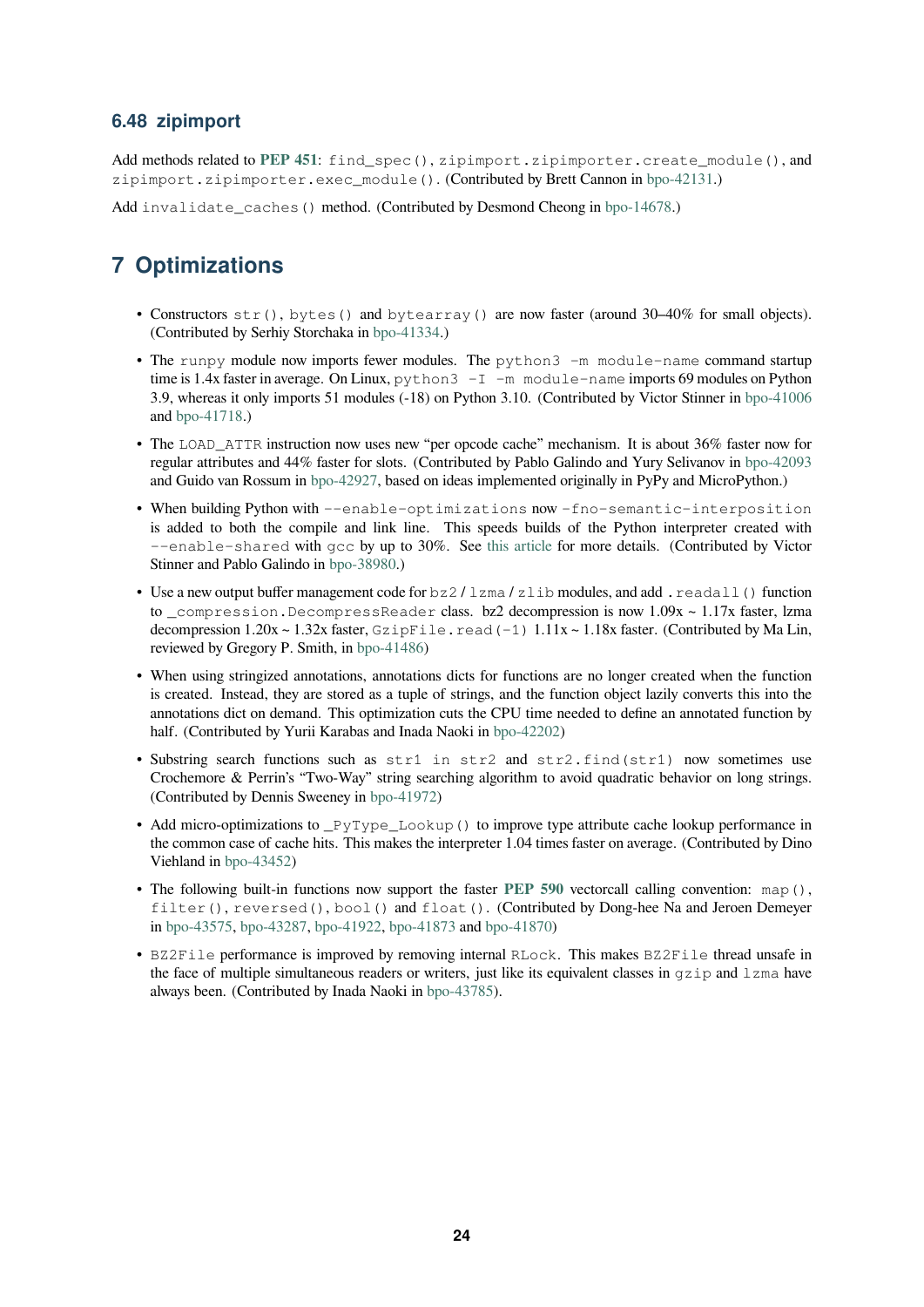# **8 Deprecated**

- <span id="page-24-0"></span>• Currently Python accepts numeric literals immediately followed by keywords, for example 0in x, 1or x, 0if 1else 2. It allows confusing and ambiguous expressions like  $[0x1for x in y]$  (which can be interpreted as  $[0x1$  for x in y] or  $[0x1f$  or x in y]). Starting in this release, a deprecation warning is raised if the numeric literal is immediately followed by one of keywords and, else, for, if, in, is and or. In future releases it will be changed to syntax warning, and finally to syntax error. (Contributed by Serhiy Storchaka in bpo-43833).
- Starting in this release, there will be a concerted effort to begin cleaning up old import semantics that were kept for Python 2.7 compatibility. Specifically, find loader()/find module() (superseded by find\_spec()), load\_module() (superseded by exec\_module()), module\_repr() (which the import system takes ca[re of for you](https://bugs.python.org/issue43833)), the \_\_package\_\_ attribute (superseded by \_\_spec\_\_.parent), the \_\_loader\_\_ attribute (superseded by \_\_spec\_\_.loader), and the \_\_cached\_\_ attribute (superseded by \_\_spec\_\_.cached) will slowly be removed (as well as other classes and methods in importlib). ImportWarning and/or DeprecationWarning will be raised as appropriate to help identify code which needs updating during this transition.
- The entire distutils namespace is deprecated, to be removed in Python 3.12. Refer to the *module changes* section for more information.
- Non-integer arguments to random.randrange() are deprecated. The ValueError is deprecated in favor of a TypeError. (Contributed by Serhiy Storchaka and Raymond Hettinger in bpo-3[7319.\)](#page-16-0)
- The various load\_module() methods of importlib have been documented as deprecated since Python 3.6, but will now also trigger a DeprecationWarning. Use exec\_module() instead. (Contributed by Brett Cannon in bpo-26131.)
- zimport.zipimporter.load\_module() has been deprecated in preference for exec\_module(). (Contributed by Brett Cannon in bpo-26131.)
- The use of load module() by the import system now triggers an ImportWarning as exec\_module() is preferred. (Contributed by Brett Cannon in bpo-26131.)
- The use of importlib.a[bc.MetaP](https://bugs.python.org/issue26131)athFinder.find\_module() and importlib.abc. PathEntryFinder.find\_module() by the import system now trigger an ImportWarning as importlib.abc.MetaPathFinder.find\_spec() and importlib.abc. PathEntryFinder.find\_spec() are preferred, respectiv[ely. You c](https://bugs.python.org/issue26131)an use importlib.util. spec\_from\_loader() to help in porting. (Contributed by Brett Cannon in bpo-42134.)
- The use of importlib.abc.PathEntryFinder.find loader() by the import system now triggers an ImportWarning as importlib.abc.PathEntryFinder.find\_spec() is preferred. You can use importlib.util.spec\_from\_loader() to help in portin[g. \(Contribu](https://bugs.python.org/issue42134)ted by Brett Cannon in bpo-43672.)
- The various implementations of importlib.abc.MetaPathFinder.find\_module() ( importlib.machinery.BuiltinImporter.find\_module(), importlib.machinery. FrozenImporter.find\_module(), importlib.machinery.WindowsRegistryFinder. find[\\_module\(](https://bugs.python.org/issue43672)), importlib.machinery.PathFinder.find\_module(), importlib. abc.MetaPathFinder.find\_module() ), importlib.abc.PathEntryFinder. find\_module() ( importlib.machinery.FileFinder.find\_module() ), and importlib.abc.PathEntryFinder.find\_loader() ( importlib.machinery. FileFinder.find\_loader() ) now raise DeprecationWarning and are slated for removal in Python 3.12 (previously they were documented as deprecated in Python 3.4). (Contributed by Brett Cannon in bpo-42135.)
- importlib.abc.Finder is deprecated (including its sole method, find\_module()). Both importlib.abc.MetaPathFinder and importlib.abc.PathEntryFinder no longer inherit from the class. Users should inherit from one of these two classes as appropriate instead. (Contributed by Brett C[annon in](https://bugs.python.org/issue42135) bpo-42135.)
- The deprecations of imp, importlib.find\_loader(), importlib.util. set\_package\_wrapper(), importlib.util.set\_loader\_wrapper(), importlib.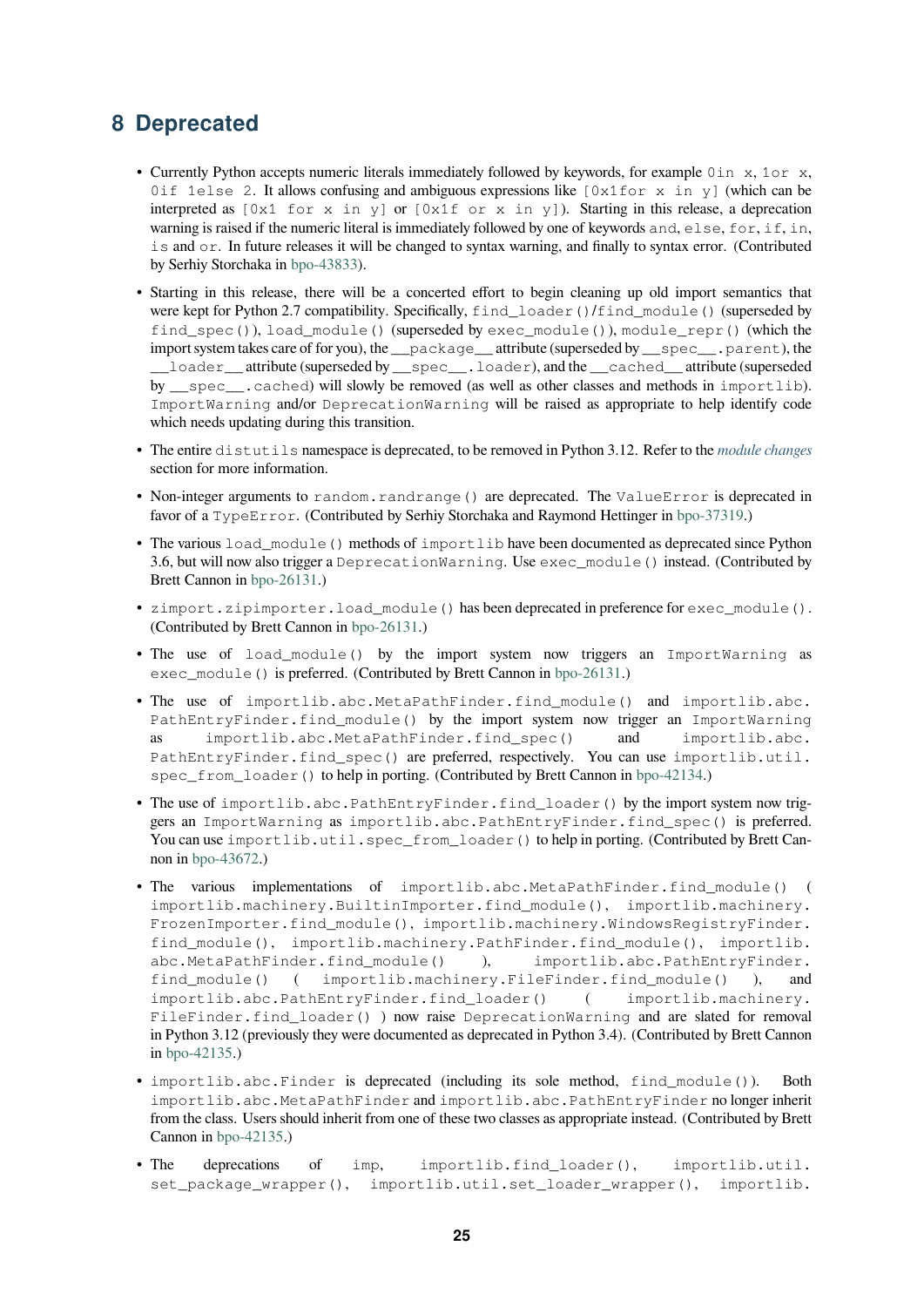util.module for loader(), pkgutil.ImpImporter, and pkgutil.ImpLoader have all been updated to list Python 3.12 as the slated version of removal (they began raising DeprecationWarning in previous versions of Python). (Contributed by Brett Cannon in bpo-43720.)

- The import system now uses the  $\equiv$  spec $\equiv$  attribute on modules before falling back on module repr() for a module's  $\text{repr}(x)$  method. Removal of the use of module repr() is scheduled for Python 3.12. (Contributed by Brett Cannon in bpo-42137.)
- importlib.abc.Loader.module\_repr(), importlib.machinery.Fro[zenLoade](https://bugs.python.org/issue43720)r. module\_repr(), and importlib.machinery.BuiltinLoader.module\_repr() are deprecated and slated for removal in P[ython 3.12.](https://bugs.python.org/issue42137) (Contributed by Brett Cannon in bpo-42136.)
- sqlite3.OptimizedUnicode has been undocumented and obsolete since Python 3.3, when it was made an alias to str. It is now deprecated, scheduled for removal in Python 3.12. (Contributed by Erlend E. Aasland in bpo-42264.)
- asyncio.get\_event\_loop() now emits a deprecation warning if there is no [running eve](https://bugs.python.org/issue42136)nt loop. In the future it will be an alias of get\_running\_loop(). asyncio functions which implicitly create Future or Task objects now emit a deprecation warning if there is no running event loop and no explicit *loop* argument is [passed:](https://bugs.python.org/issue42264) ensure\_future(), wrap\_future(), gather(), shield(), as\_completed() and constructors of Future, Task, StreamReader, StreamReaderProtocol. (Contributed by Serhiy Storchaka in bpo-39529.)
- The undocumented built-in function sqlite3.enable\_shared\_cache is now deprecated, scheduled for removal in Python 3.12. Its use is strongly discouraged by the SQLite3 documentation. See the SQLite3 docs for more details. If a shared cache must be used, open the database in URI mode using the cache=sh[ared](https://bugs.python.org/issue39529) query parameter. (Contributed by Erlend E. Aasland in bpo-24464.)
- The following threading methods are now deprecated:
	- **–** [thread](https://sqlite.org/c3ref/enable_shared_cache.html)ing.currentThread => threading.current\_thread()
	- **–** threading.activeCount => threading.active\_coun[t\(\)](https://bugs.python.org/issue24464)
	- **–** threading.Condition.notifyAll => threading.Condition.notify\_all()
	- **–** threading.Event.isSet => threading.Event.is\_set()
	- **–** threading.Thread.setName => threading.Thread.name
	- **–** threading.thread.getName => threading.Thread.name
	- **–** threading.Thread.isDaemon => threading.Thread.daemon
	- **–** threading.Thread.setDaemon => threading.Thread.daemon

(Contributed by Jelle Zijlstra in bpo-21574.)

- pathlib.Path.link\_to() is deprecated and slated for removal in Python 3.12. Use pathlib. Path.hardlink\_to() instead. (Contributed by Barney Gale in bpo-39950.)
- cgi. log() is deprecated and [slated for re](https://bugs.python.org/issue21574)moval in Python 3.12. (Contributed by Inada Naoki in bpo-41139.)
- The following ss1 features have been deprecated since Python 3.6, Python 3.7, or OpenSSL 1.1.0 and will be removed in 3.11:
	- **–** OP\_NO\_SSLv2, OP\_NO\_SSLv3, OP\_NO\_TLSv1, OP\_NO\_TLSv1\_1, OP\_NO[\\_TLSv1\\_2](https://bugs.python.org/issue41139), and OP\_NO\_TLSv1\_3 are replaced by sslSSLContext.minimum\_version and sslSSLContext.maximum\_version.
	- **–** PROTOCOL\_SSLv2, PROTOCOL\_SSLv3, PROTOCOL\_SSLv23, PROTOCOL\_TLSv1, PROTOCOL\_TLSv1\_1, PROTOCOL\_TLSv1\_2, and PROTOCOL\_TLS are deprecated in favor of PROTOCOL\_TLS\_CLIENT and PROTOCOL\_TLS\_SERVER
	- **–** wrap\_socket() is replaced by ssl.SSLContext.wrap\_socket()
	- **–** match\_hostname()
	- **–** RAND\_pseudo\_bytes(), RAND\_egd()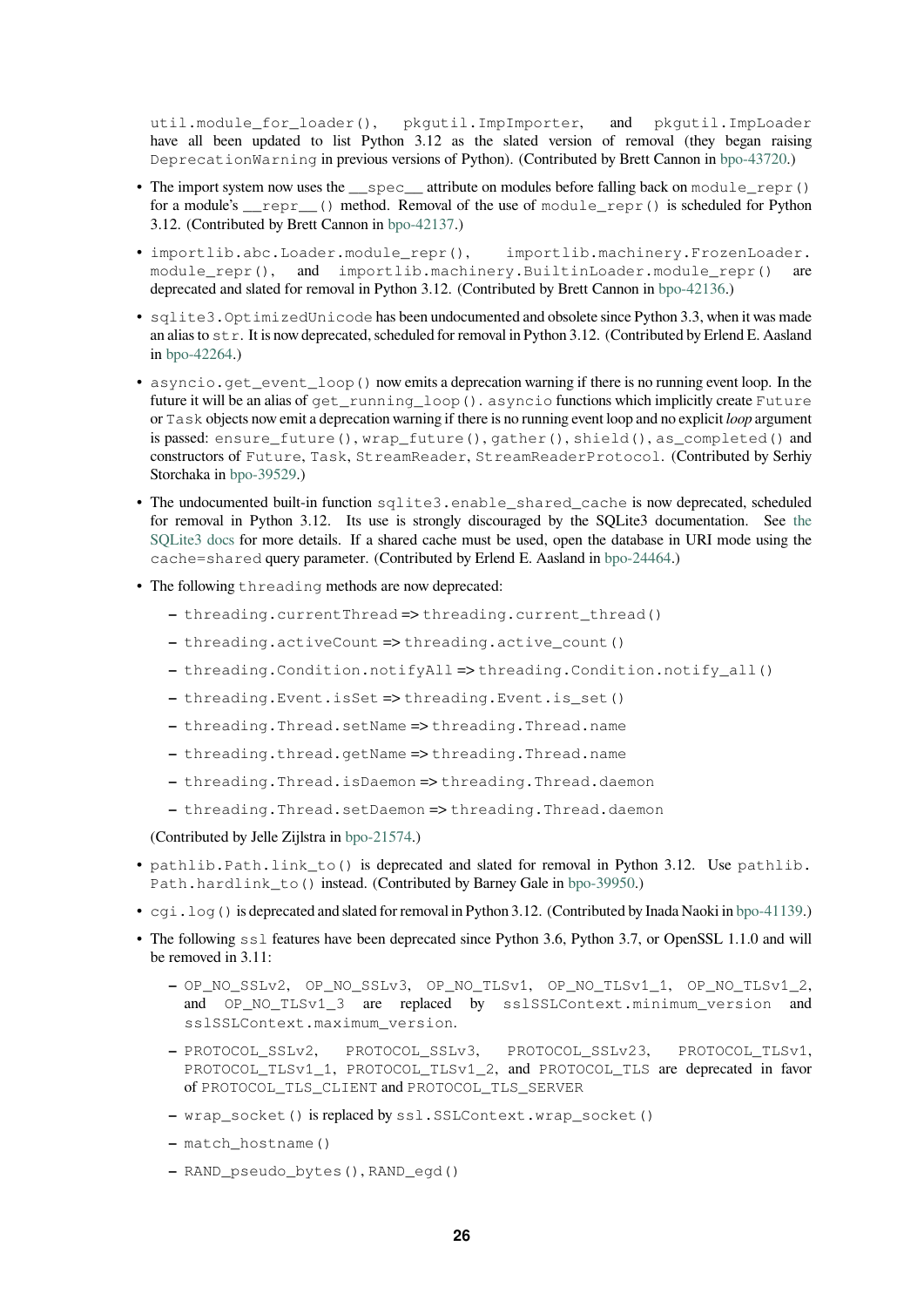- **–** NPN features like ssl.SSLSocket.selected\_npn\_protocol() and ssl.SSLContext. set\_npn\_protocols() are replaced by ALPN.
- <span id="page-26-1"></span>• The threading debug (PYTHONTHREADDEBUG environment variable) is deprecated in Python 3.10 and will be removed in Python 3.12. This feature requires a debug build of Python. (Contributed by Victor Stinner in bpo-44584.)
- Importing from the typing.io and typing.re submodules will now emit DeprecationWarning. These submodules will be removed in a future version of Python. Anything belonging to these submodules [should be im](https://bugs.python.org/issue44584)ported directly from typing instead. (Contributed by Sebastian Rittau in bpo-38291)

# **9 Removed**

- <span id="page-26-0"></span>• Removed special methods \_\_int\_\_, \_\_float\_\_, \_\_floordiv\_\_, \_\_mod\_\_, \_\_divmod\_\_, \_\_rfloordiv\_\_, \_\_rmod\_\_ and \_\_rdivmod\_\_ of the complex class. They always raised a TypeError. (Contributed by Serhiy Storchaka in bpo-41974.)
- The ParserBase.error() method from the private and undocumented \_markupbase module has been removed. html.parser.HTMLParser is the only subclass of ParserBase and its error() implementation was already removed in Python 3.5. [\(Contribut](https://bugs.python.org/issue41974)ed by Berker Peksag in bpo-31844.)
- Removed the unicodedata.ucnhash CAPI attribute which was an internal PyCapsule object. The related private \_PyUnicode\_Name\_CAPI structure was moved to the internal C API. (Contributed by Victor Stinner in bpo-42157.)
- Removed the parser module, which was deprecated in 3.9 due to the switch to the new [PEG parser](https://bugs.python.org/issue31844), as well as all the C source and header files that were only being used by the old parser, including node.h, parser.h, gramin[it.h](https://bugs.python.org/issue42157) and grammar.h.
- Removed the Public C API functions PyParser\_SimpleParseStringFlags, PyParser\_SimpleParseStringFlagsFilename, PyParser\_SimpleParseFileFlags and PyNode\_Compile that were deprecated in 3.9 due to the switch to the new PEG parser.
- Removed the formatter module, which was deprecated in Python 3.4. It is somewhat obsolete, little used, and not tested. It was originally scheduled to be removed in Python 3.6, but such removals were delayed until after Python 2.7 EOL. Existing users should copy whatever classes they use into their code. (Contributed by Dong-hee Na and Terry J. Reedy in bpo-42299.)
- Removed the PyModule\_GetWarningsModule () function that was useless now due to the \_warnings module was converted to a builtin module in 2.6. (Contributed by Hai Shi in bpo-42599.)
- Remove deprecated aliases to coll[ections-abstr](https://bugs.python.org/issue42299)act-base-classes from the collections module. (Contributed by Victor Stinner in bpo-37324.)
- The loop parameter has been removed from most of asyncio's high-le[vel API follo](https://bugs.python.org/issue42599)wing deprecation in Python 3.8. The motivation behind this change is multifold:
	- 1. This simplifies the high[-level API.](https://bugs.python.org/issue37324)
	- 2. The functions in the high-level API have been implicitly getting the current thread's running event loop since Python 3.7. There isn't a need to pass the event loop to the API in most normal use cases.
	- 3. Event loop passing is error-prone especially when dealing with loops running in different threads.

Note that the low-level API will still accept loop. See *Changes in the Python API* for examples of how to replace existing code.

(Contributed by Yurii Karabas, Andrew Svetlov, Yury Selivanov and Kyle Stanley in bpo-42392.)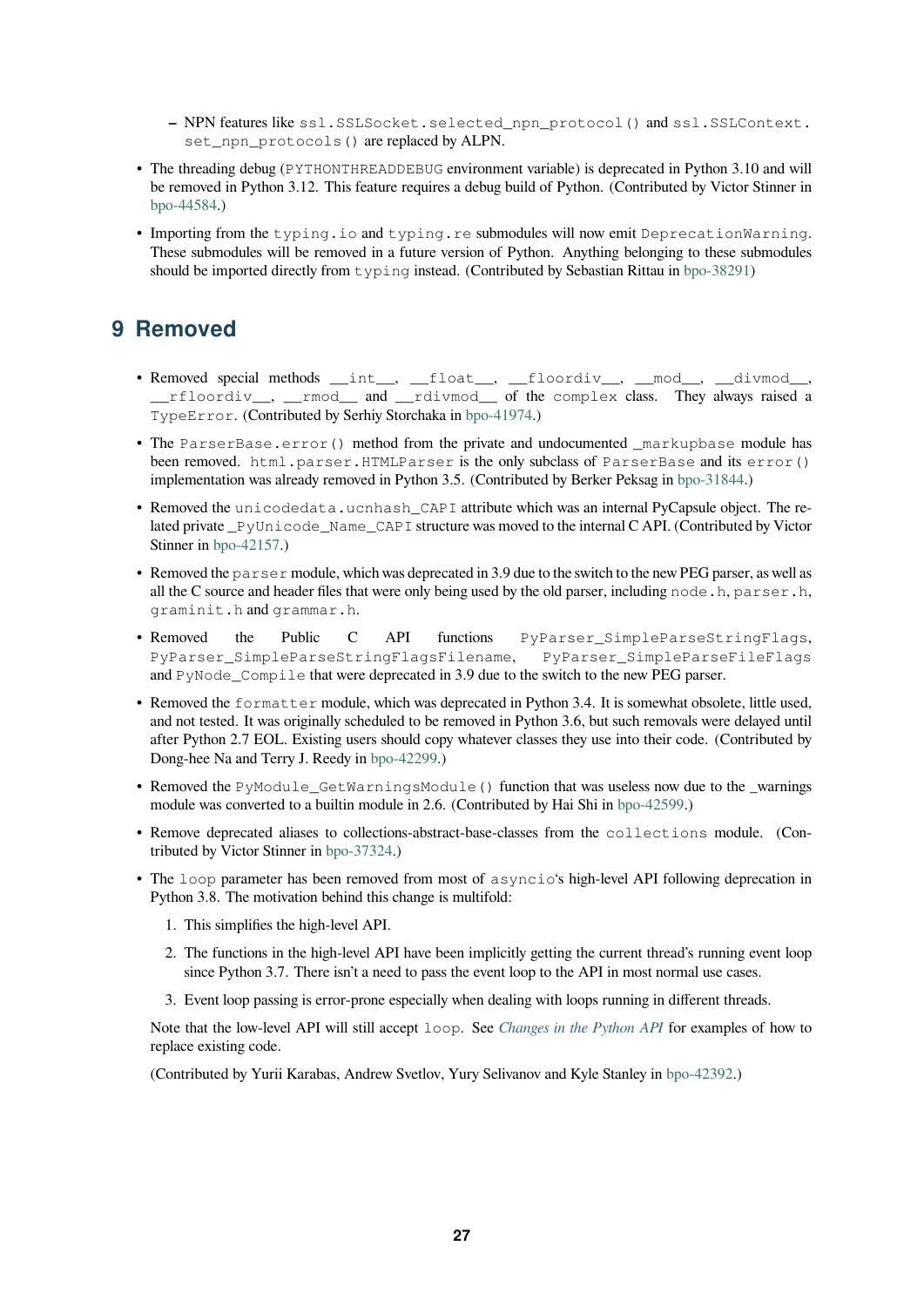# **10 Porting to Python 3.10**

<span id="page-27-0"></span>This section lists previously described changes and other bugfixes that may require changes to your code.

#### **10.1 Changes in the Python syntax**

<span id="page-27-1"></span>• Deprecation warning is now emitted when compiling previously valid syntax if the numeric literal is immediately followed by a keyword (like in  $0 \text{ in } x$ ). In future releases it will be changed to syntax warning, and finally to a syntax error. To get rid of the warning and make the code compatible with future releases just add a space between the numeric literal and the following keyword. (Contributed by Serhiy Storchaka in bpo-43833).

#### **10.2 Changes in the Python API**

- <span id="page-27-2"></span>• The *etype* parameters of the format\_exception(), format\_exception[\\_only\(\)](https://bugs.python.org/issue43833), and print exception () functions in the traceback module have been renamed to *exc*. (Contributed by Zackery Spytz and Matthias Bussonnier in bpo-26389.)
- atexit: At Python exit, if a callback registered with atexit.register() fails, its exception is now logged. Previously, only some exceptions were logged, and the last exception was always silently ignored. (Contributed by Victor Stinner in bpo-426[39.\)](https://bugs.python.org/issue26389)
- collections.abc.Callable generic now flattens type parameters, similar to what typing. Callable currently does. This means that collections.abc.Callable[[int, str], str] will have \_\_args\_\_ of (int, str, str); previously this was ([int, str], str). Code which accesses the arguments via typi[ng.get\\_a](https://bugs.python.org/issue42639)rgs() or \_\_args\_\_ need to account for this change. Furthermore, TypeError may be raised for invalid forms of parameterizing collections.abc.Callable which may have passed silently in Python 3.9. (Contributed by Ken Jin in bpo-42195.)
- socket.htons() and socket.ntohs() now raise OverflowError instead of DeprecationWarning if the given parameter will not fit in a 16-bit unsigned integer. (Contributed by Erlend E. Aasland in bpo-42393.)
- The loop parameter has been removed from most of asyncio's high-[level API f](https://bugs.python.org/issue42195)ollowing deprecation in Python 3.8.

A coroutine that curr[ently looks](https://bugs.python.org/issue42393) like this:

```
async def foo(loop):
    await asyncio.sleep(1, loop=loop)
```
Should be replaced with this:

```
async def foo():
    await asyncio.sleep(1)
```
If foo() was specifically designed *not* to run in the current thread's running event loop (e.g. running in another thread's event loop), consider using asyncio.run\_coroutine\_threadsafe() instead.

(Contributed by Yurii Karabas, Andrew Svetlov, Yury Selivanov and Kyle Stanley in bpo-42392.)

• The types.FunctionType constructor now inherits the current builtins if the *globals* dictionary has no "\_\_builtins\_\_" key, rather than using {"None": None} as builtins: same behavior as eval() and  $exec()$  functions. Defining a function with def function(...): ... in Python is not affected, globals cannot be overridden with this syntax: it also inherits the current builtins. [\(Contribut](https://bugs.python.org/issue42392)ed by Victor Stinner in bpo-42990.)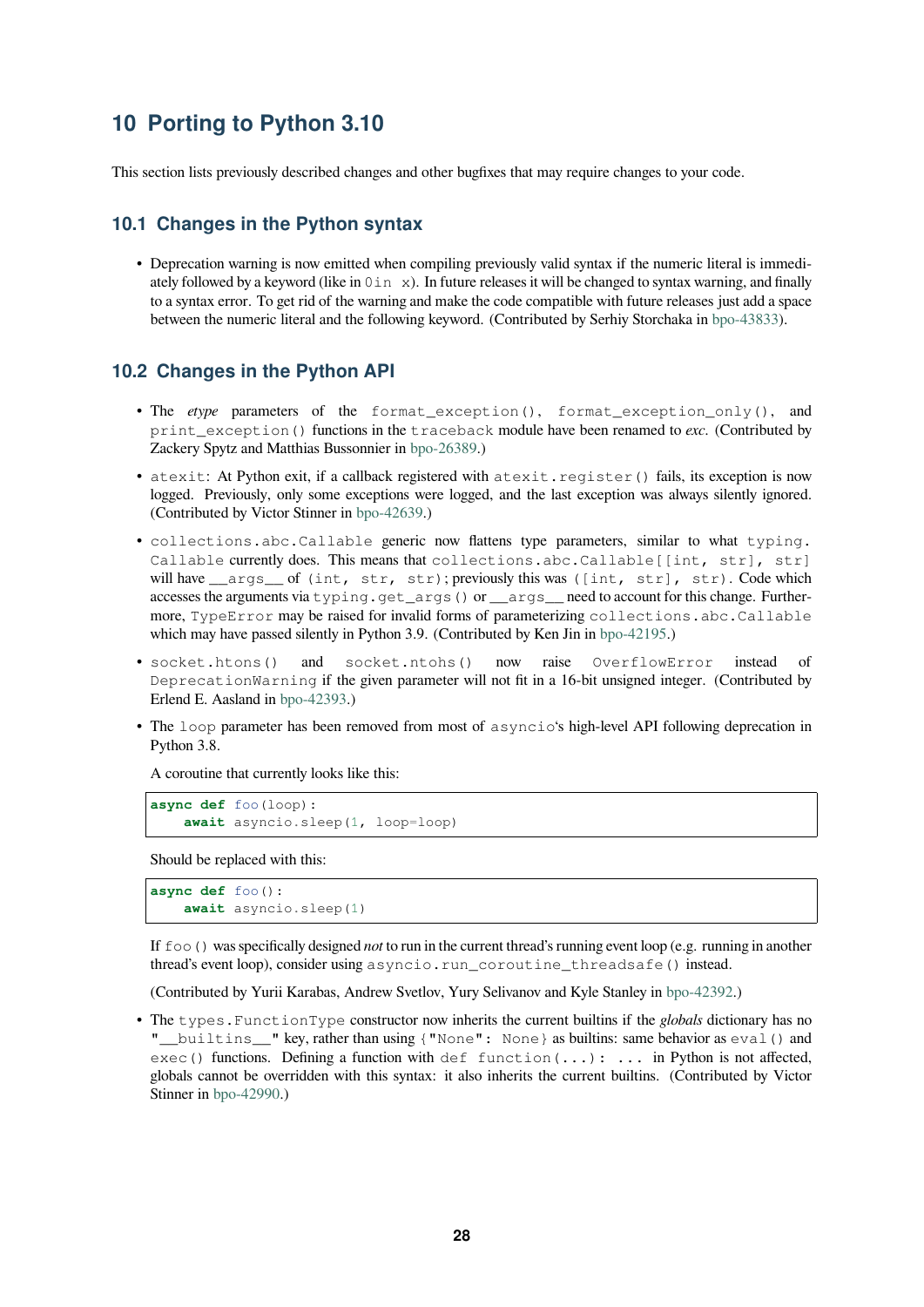### <span id="page-28-3"></span>**10.3 Changes in the C API**

<span id="page-28-0"></span>• The C API functions PyParser\_SimpleParseStringFlags, PyParser\_SimpleParseStringFlagsFilename, PyParser\_SimpleParseFileFlags, PyNode\_Compile and the type used by these functions, struct \_node, were removed due to the switch to the new PEG parser.

Source should be now be compiled directly to a code object using, for example,  $Py$  CompileString(). The resulting code object can then be evaluated using, for example,  $PyEval\_EvalCode()$ .

Specifically:

- **–** A call to PyParser\_SimpleParseStringFlags followed by PyNode\_Compile can be replaced by calling Py\_CompileString().
- **–** There is no direct replacement for PyParser\_SimpleParseFileFlags. To compile code from a FILE  $*$  argument, you will need to read the file in C and pass the resulting buffer to Py\_CompileString().
- **–** To compile a file given a char \* filename, explicitly open the file, read it and compile the result. One way to do this is using the io module with PyImport ImportModule(), PyObject\_CallMethod(), PyBytes\_AsString() and Py\_CompileString(), as sketched below. (Declarations and error handling are omitted.)

```
io module = Import ImportModule("io");
fileobject = PyObject_CallMethod(io_module, "open", "ss", filename, "rb");
source_bytes_object = PyObject_CallMethod(fileobject, "read", "");
result = PyObject_CallMethod(fileobject, "close", "");
source_buf = PyBytes_AsString(source_bytes_object);
code = Py\_CompileString(source_buf, filename, Py_file_input);
```
**–** For FrameObject objects, the f\_lasti member now represents a wordcode offset instead of a simple offset into the bytecode string. This means that this number needs to be multiplied by 2 to be used with APIs that expect a byte offset instead (like PyCode\_Addr2Line() for example). Notice as well that the f\_lasti member of FrameObject objects is not considered stable: please use PyFrame\_GetLineNumber() instead.

# **11 CPython bytecode changes**

<span id="page-28-1"></span>• The MAKE\_FUNCTION instruction now accepts either a dict or a tuple of strings as the function's annotations. (Contributed by Yurii Karabas and Inada Naoki in bpo-42202)

# **12 Build Changes**

- <span id="page-28-2"></span>• **PEP 644**: Python now requires OpenSSL 1.1.1 or newer. OpenSSL 1.0.2 is no longer supported. (Contributed by Christian Heimes in bpo-43669.)
- The C99 functions snprintf() and vsnprintf() are now required to build Python. (Contributed by [Victor Sti](https://www.python.org/dev/peps/pep-0644)nner in bpo-36020.)
- sqlite3 requires SQ[Lite 3.7.15](https://bugs.python.org/issue43669) or higher. (Contributed by Sergey Fedoseev and Erlend E. Aasland in bpo-40744 and bpo-40810.)
- The atexit m[odule must n](https://bugs.python.org/issue36020)ow always be built as a built-in module. (Contributed by Victor Stinner in bpo-42639.)
- [Add](https://bugs.python.org/issue40744) --di[sable-te](https://bugs.python.org/issue40810)st-modules option to the configure script: don't build nor install test mo[dules.](https://bugs.python.org/issue40744) (Contributed by Xavier de Gaye, Thomas Petazzoni and Peixing Xin in bpo-27640.)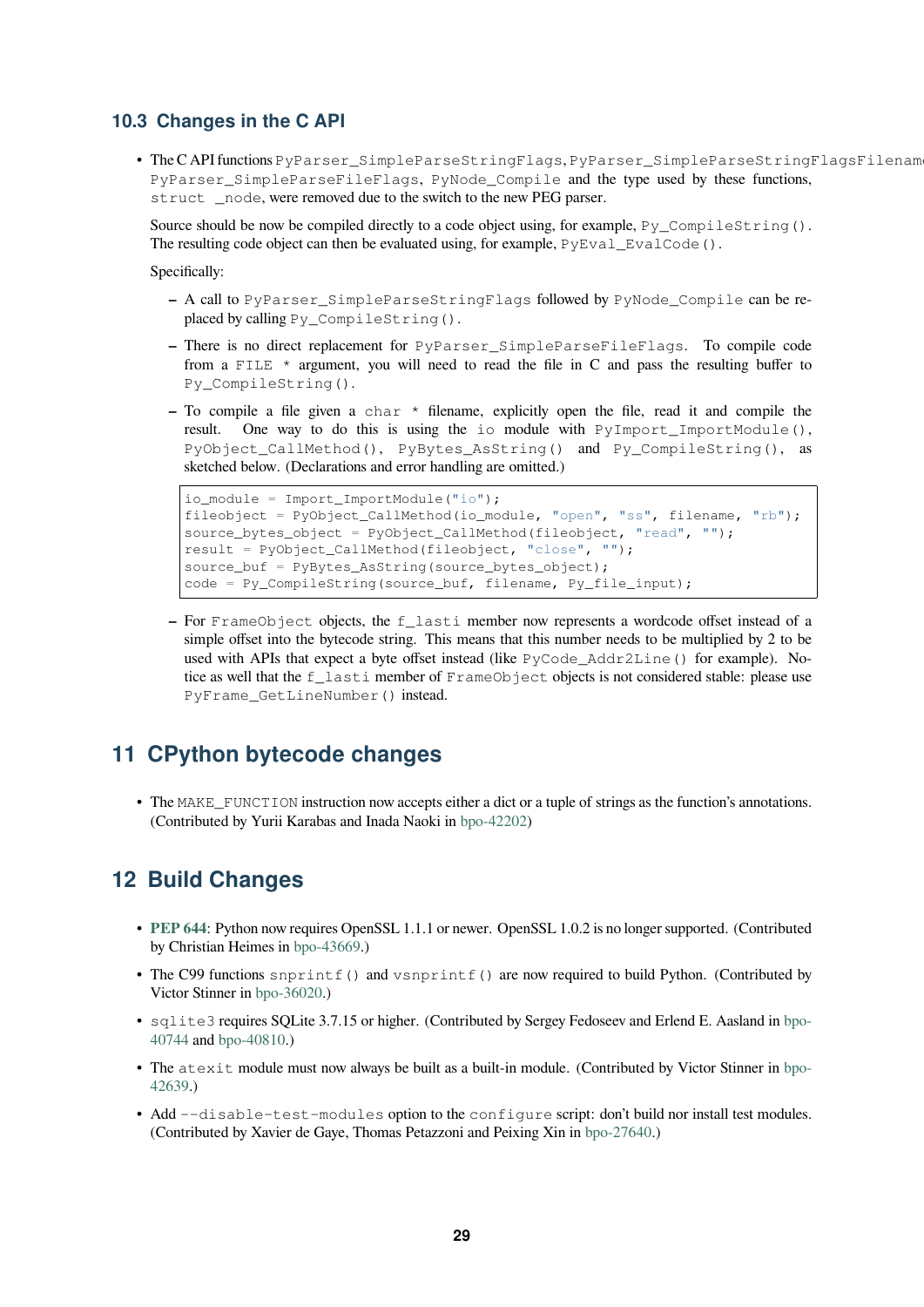• Add --with-wheel-pkg-dir=PATH option to the ./configure script. If specified, the ensurepip module looks for setuptools and pip wheel packages in this directory: if both are present, these wheel packages are used instead of ensurepip bundled wheel packages.

Some Linux distribution packaging policies recommend against bundling dependencies. For example, Fedora installs wheel packages in the /usr/share/python-wheels/ directory and don't install the ensurepip. bundled package.

(Contributed by Victor Stinner in bpo-42856.)

• Add a new configure --without-static-libpython option to not build the libpythonMAJOR.MINOR.a static library and not install the python.o object file.

(Contributed by Victor Stinner in [bpo-43103.](https://bugs.python.org/issue42856))

- The configure script now uses the pkg-config utility, if available, to detect the location of Tcl/Tk headers and libraries. As before, those locations can be explicitly specified with the  $--with-tcltk-includes$ and --with-tcltk-libs c[onfiguration](https://bugs.python.org/issue43103) options. (Contributed by Manolis Stamatogiannakis in bpo-42603.)
- Add --with-openssl-rpath option to configure script. The option simplifies building Python with a custom OpenSSL installation, e.g. ./configure --with-ope[nssl](https://bugs.python.org/issue42603)=/path/to/openssl [--wit](https://bugs.python.org/issue42603)h-openssl-rpath=auto. (Contributed by Christian Heimes in bpo-43466.)

# **13 C API Changes**

#### <span id="page-29-0"></span>**13.1 PEP 652: Maintaining the Stable ABI**

The Stable ABI (Application Binary Interface) for extension modules or embedding Python is now explicitly defined. stable describes C API and ABI stability guarantees along with best practices for using the Stable ABI.

<span id="page-29-1"></span>(Contributed by Petr Viktorin in **PEP 652** and bpo-43795.)

#### **13.2 New Features**

- The result of PyNumber\_Index () n[ow always ha](https://bugs.python.org/issue43795)s exact type int. Previously, the result could have been an instance of a subclass of int. (Contributed by Serhiy Storchaka in bpo-40792.)
- <span id="page-29-2"></span>• Add a new orig\_argv member to the PyConfig structure: the list of the original command line arguments passed to the Python executable. (Contributed by Victor Stinner in bpo-23427.)
- The PyDateTime\_DATE\_GET\_TZINFO() and PyDateTime\_[TIME\\_GET](https://bugs.python.org/issue40792)\_TZINFO() macros have been added for accessing the tzinfo attributes of datetime.datetime and datetime.time objects. (Contributed by Zackery Spytz in bpo-30155.)
- Add a PyCodec\_Unregister() function to unregister a code[c search fun](https://bugs.python.org/issue23427)ction. (Contributed by Hai Shi in bpo-41842.)
- The PyIter\_Send() functi[on was ad](https://bugs.python.org/issue30155)ded to allow sending value into iterator without raising StopIteration exception. (Contributed by Vladimir Matveev in bpo-41756.)
- Add [PyUnic](https://bugs.python.org/issue41842)ode\_AsUTF8AndSize() to the limited CAPI. (Contributed by Alex Gaynor in bpo-41784.)
- Add PyModule\_AddObjectRef() function: similar to PyModule\_AddObject() but don't steal a reference to the value on success. (Contributed by Victor Stinner in b[po-1635741](https://bugs.python.org/issue41756).)
- Add Py\_NewRef() and Py\_XNewRef() functions to increment the reference count of an obj[ect and retur](https://bugs.python.org/issue41784)n the object. (Contributed by Victor Stinner in bpo-42262.)
- The PyType\_FromSpecWithBases() and PyType\_From[ModuleAndS](https://bugs.python.org/issue1635741)pec() functions now accept a single class as the *bases* argument. (Contributed by Serhiy Storchaka in bpo-42423.)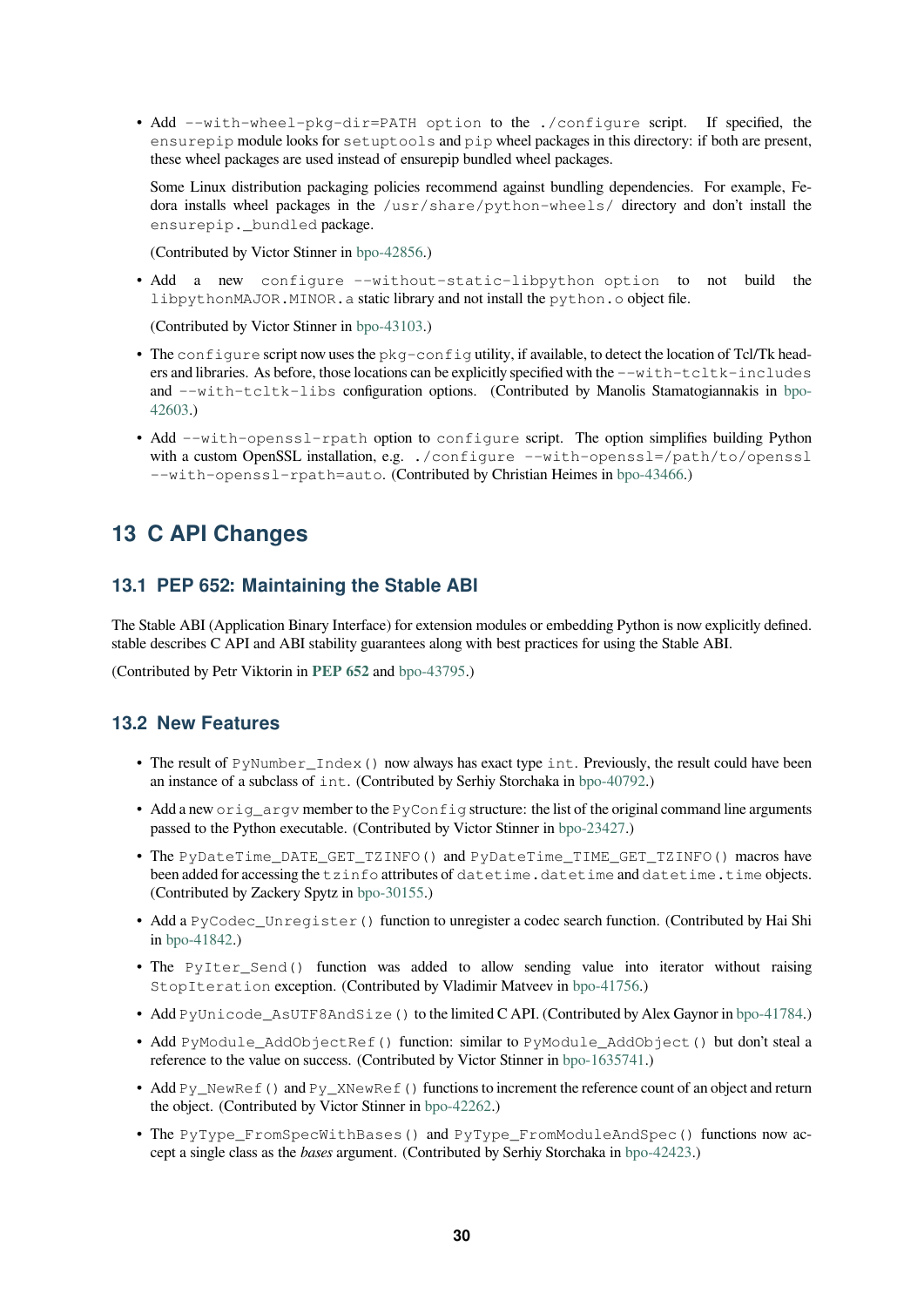- <span id="page-30-1"></span>• The PyType FromModuleAndSpec() function now accepts NULL tp\_doc slot. (Contributed by Hai Shi in bpo-41832.)
- The PyType\_GetSlot() function can accept static types. (Contributed by Hai Shi and Petr Viktorin in bpo-41073.)
- Add a new [PySe](https://bugs.python.org/issue41832)t\_CheckExact() function to the C-API to check if an object is an instance of set but not an instance of a subtype. (Contributed by Pablo Galindo in bpo-43277.)
- Add [PyEr](https://bugs.python.org/issue41073)r Set InterruptEx() which allows passing a signal number to simulate. (Contributed by Antoine Pitrou in bpo-43356.)
- The limited C API is now supported if Python is built in debu[g mode \(if t](https://bugs.python.org/issue43277)he Py\_DEBUG macro is defined). In the limited C API, the  $Py\_INCREF$  () and  $Py\_DECREF$  () functions are now implemented as opaque function calls, rather than accessing directly the PyObject.ob\_refcnt member, if Python is built in debug mode and the [Py\\_LIM](https://bugs.python.org/issue43356)ITED\_API macro targets Python 3.10 or newer. It became possible to support the limited C API in debug mode because the PyObject structure is the same in release and debug mode since Python 3.8 (see bpo-36465).

The limited C API is still not supported in the  $-\text{with}-\text{trace}-\text{refs}$  special build (Py\_TRACE\_REFS macro). (Contributed by Victor Stinner in bpo-43688.)

- Add the  $Py_Is(x, y)$  [functio](https://bugs.python.org/issue36465)n to test if the *x* object is the *y* object, the same as x is y in Python. Add also the Py\_IsNone(), Py\_IsTrue(), Py\_IsFalse() functions to test if an object is, respectively, the None singleton, the True singleton or the [False](https://bugs.python.org/issue43688) singleton. (Contributed by Victor Stinner in bpo-43753.)
- Add new functions to control the garbage collector from C code: PyGC\_Enable(), PyGC\_Disable(), PyGC\_IsEnabled(). These functions allow to activate, deactivate and query the state of the garbage collector from C code without having to import the gc module.
- Add a new Py\_TPFLAGS\_DISALLOW\_INSTANTIATION type flag to disallow creating ty[pe instance](https://bugs.python.org/issue43753)s. (Contributed by Victor Stinner in bpo-43916.)
- Add a new Py\_TPFLAGS\_IMMUTABLETYPE type flag for creating immutable type objects: type attributes cannot be set nor deleted. (Contributed by Victor Stinner and Erlend E. Aasland in bpo-43908.)

#### **13.3 Porting to Python 3.10**

- <span id="page-30-0"></span>• The PY\_SSIZE\_T\_CLEAN macro must now be defined to use PyAr[g\\_ParseTu](https://bugs.python.org/issue43908)ple() and Py BuildValue() formats which use #: es#, et#, s#, u#,  $y#$ , z#, U# and Z#. See Parsing arguments and building values and the **PEP 353**. (Contributed by Victor Stinner in bpo-40943.)
- Since  $Py_{RETCNT}$  () is changed to the inline static function,  $Py_{RETCNT}$  (obj) = new\_refcnt must be replaced with Py\_SET\_REFCNT(obj, new\_refcnt): see Py\_SET\_REFCNT() (available since Python 3.9). For backward comp[atibility, th](https://www.python.org/dev/peps/pep-0353)is macro can be used:

```
#if PY_VERSION_HEX < 0x030900A4
# define Py_SET_REFCNT(obj, refcnt) ((Py_REFCNT(obj) = (refcnt)), (void)0)
#endif
```
(Contributed by Victor Stinner in bpo-39573.)

- Calling PyDict GetItem() without GIL held had been allowed for historical reason. It is no longer allowed. (Contributed by Victor Stinner in bpo-40839.)
- PyUnicode\_FromUnicode([NULL, si](https://bugs.python.org/issue39573)ze) and PyUnicode\_FromStringAndSize(NULL, size) raise DeprecationWarning now. Use PyUnicode\_New() to allocate Unicode object without initial data. (Contributed by Inada Naoki in [bpo-36346](https://bugs.python.org/issue40839).)
- The private PyUnicode Name CAPI structure of the PyCapsule API unicodedata. ucnhash\_CAPI has been moved to the internal C API. (Contributed by Victor Stinner in bpo-42157.)
- Py\_GetPath(), Py\_GetPrefix(), [Py\\_GetEx](https://bugs.python.org/issue36346)ecPrefix(), Py\_GetProgramFullPath(), Py\_GetPythonHome() and Py\_GetProgramName() functions now return NULL if called before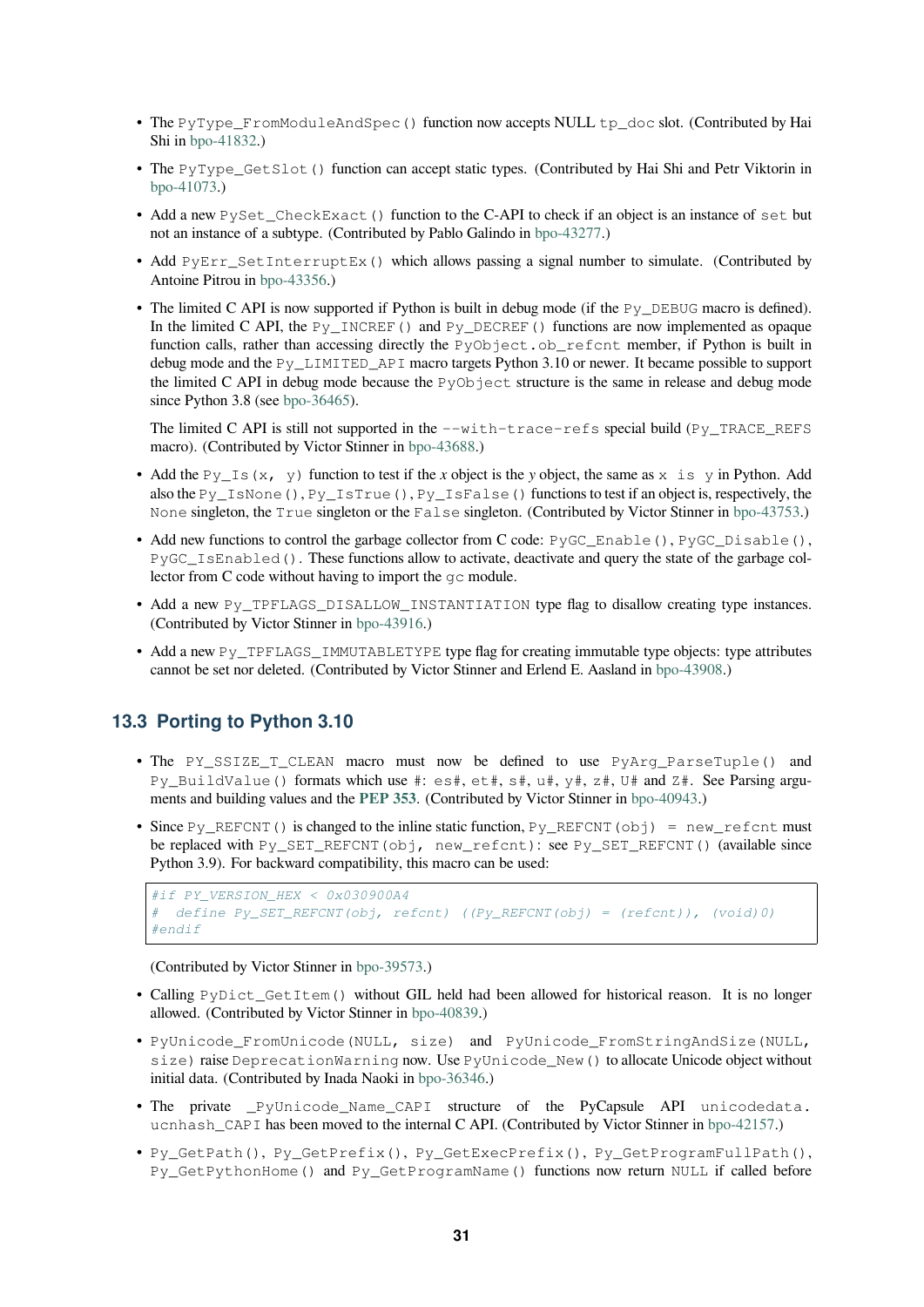<span id="page-31-0"></span>Py\_Initialize() (before Python is initialized). Use the new Python Initialization Configuration API to get the Python Path Configuration.. (Contributed by Victor Stinner in bpo-42260.)

- PyList\_SET\_ITEM(), PyTuple\_SET\_ITEM() and PyCell\_SET() macros can no longer be used as l-value or r-value. For example,  $x = PyList\_SET\_ITEM(a, b, c)$  and  $PyList\_SET\_ITEM(a, b, c)$ b, c) = x now fail with a compiler error. It prevents bugs like if  $(PyList\_SET\_ITEM (a, b, c)$ < 0) ... test. (Contributed by Zackery Spytz and Victor Stinner in b[po-30459.\)](https://bugs.python.org/issue42260)
- The non-limited API files odictobject.h, parser\_interface.h, picklebufobject.h, pyarena.h, pyctype.h, pydebug.h, pyfpe.h, and pytime.h have been moved to the Include/ cpython directory. These files must not be included directly, as they are already included in Python.h: Include Files. If they have been included directly, consider including [Python.h](https://bugs.python.org/issue30459) instead. (Contributed by Nicholas Sim in bpo-35134)
- Use the Py\_TPFLAGS\_IMMUTABLETYPE type flag to create immutable type objects. Do not rely on Py\_TPFLAGS\_HEAPTYPE to decide if a type object is mutable or not; check if Py\_TPFLAGS[\\_IMMUTABL](https://bugs.python.org/issue35134)ETYPE is set instead. (Contributed by Victor Stinner and Erlend E. Aasland in bpo-43908.)
- The undocumented function Py\_FrozenMain has been removed from the limited API. The function is mainly useful for custom builds of Python. (Contributed by Petr Viktorin in bpo-26241)

#### **13.4 Deprecated**

• The PyUnicode\_InternImmortal() function is now deprecated and [will be rem](https://bugs.python.org/issue26241)oved in Python 3.12: use PyUnicode\_InternInPlace() instead. (Contributed by Victor Stinner in bpo-41692.)

#### **13.5 Removed**

- Removed Py\_UNICODE\_str\* functions manipulating Py\_UNICODE\* strings. [\(Contribut](https://bugs.python.org/issue41692)ed by Inada Naoki in bpo-41123.)
	- **–** Py\_UNICODE\_strlen: use PyUnicode\_GetLength() or PyUnicode\_GET\_LENGTH
	- **–** Py\_UNICODE\_strcat: use PyUnicode\_CopyCharacters() or Py[Unicode\\_](https://bugs.python.org/issue41123)FromFormat()
	- **–** Py\_UNICODE\_strcpy, Py\_UNICODE\_strncpy: use PyUnicode\_CopyCharacters() or PyUnicode\_Substring()
	- **–** Py\_UNICODE\_strcmp: use PyUnicode\_Compare()
	- **–** Py\_UNICODE\_strncmp: use PyUnicode\_Tailmatch()
	- **–** Py\_UNICODE\_strchr, Py\_UNICODE\_strrchr: use PyUnicode\_FindChar()
- Removed PyUnicode\_GetMax(). Please migrate to new (**PEP 393**) APIs. (Contributed by Inada Naoki in bpo-41103.)
- Removed PyLong\_FromUnicode(). Please migrate to PyLong\_FromUnicodeObject(). (Contributed by Inada Naoki in bpo-41103.)
- R[emoved](https://bugs.python.org/issue41103) PyUnicode AsUnicodeCopy(). Pleas[e use](https://www.python.org/dev/peps/pep-0393) PyUnicode AsUCS4Copy() or PyUnicode\_AsWideCharString() (Contributed by Inada Naoki in bpo-41103.)
- Removed Py Check[Recursio](https://bugs.python.org/issue41103)nLimit variable: it has been replaced by ceval. recursion\_limit of the PyInterpreterState structure. (Contributed by Victor Stinner in bpo-41834.)
- Removed undocumented macros Py\_ALLOW\_RECURSION and Py\_EN[D\\_ALLOW\\_](https://bugs.python.org/issue41103)RECURSION and the recursion\_critical field of the PyInterpreterState structure. (Contributed by Serhiy Stor[chaka in](https://bugs.python.org/issue41834) bpo-41936.)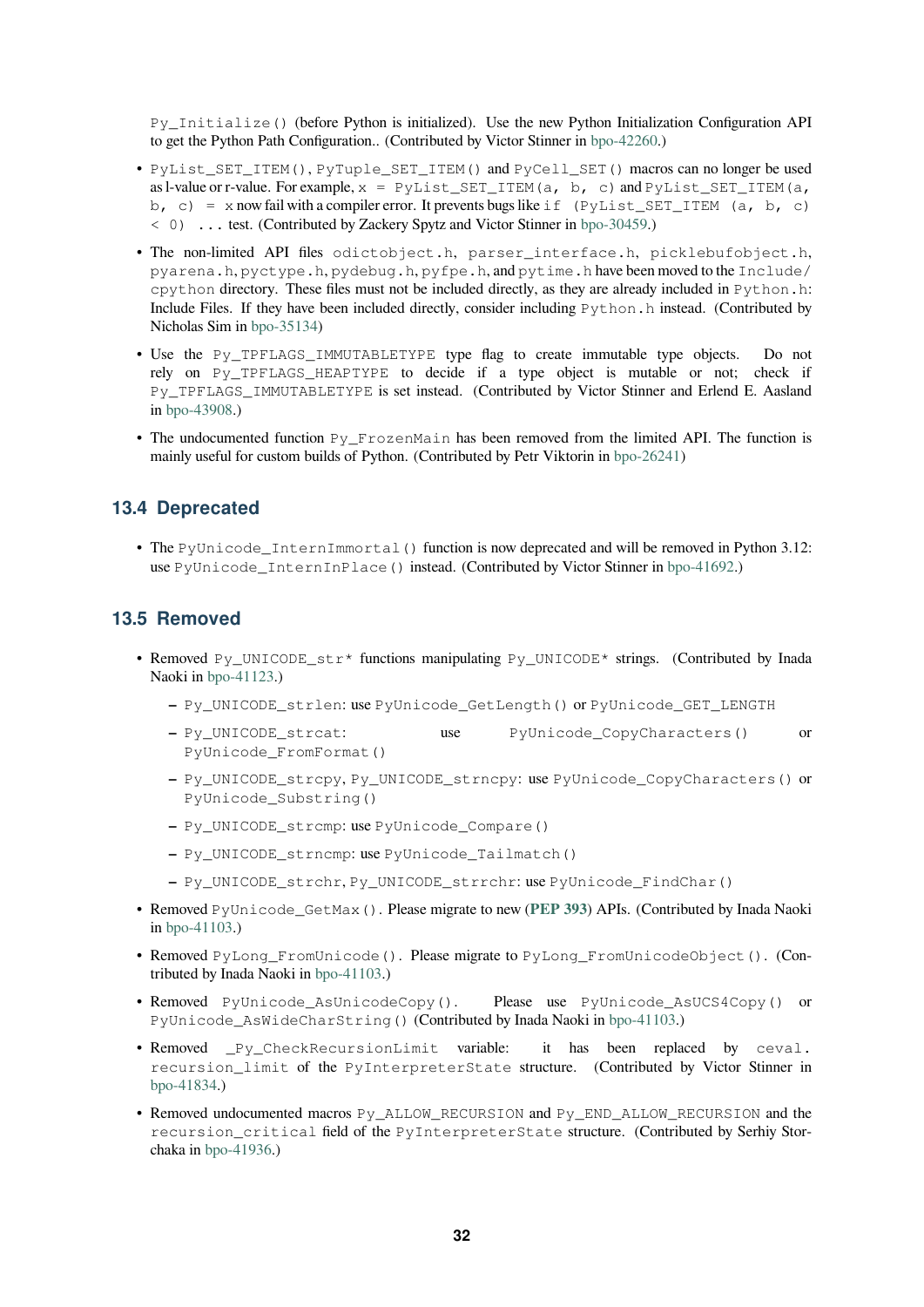- <span id="page-32-0"></span>• Removed the undocumented PyOS InitInterrupts() function. Initializing Python already implicitly installs signal handlers: see PyConfig.install\_signal\_handlers. (Contributed by Victor Stinner in bpo-41713.)
- Remove the PyAST\_Validate () function. It is no longer possible to build a AST object (mod\_ty type) with the public C API. The function was already excluded from the limited C API (**PEP 384**). (Contributed by [Victor Stin](https://bugs.python.org/issue41713)ner in bpo-43244.)
- Remove the symtable.h header file and the undocumented functions:
	- **–** PyST\_GetScope()
	- **–** PySymtabl[e\\_Build\(](https://bugs.python.org/issue43244))
	- **–** PySymtable\_BuildObject()
	- **–** PySymtable\_Free()
	- **–** Py\_SymtableString()
	- **–** Py\_SymtableStringObject()

The Py\_SymtableString() function was part the stable ABI by mistake but it could not be used, because the symtable.h header file was excluded from the limited C API.

Use Python symtable module instead. (Contributed by Victor Stinner in bpo-43244.)

- Remove PyOS\_ReadlineFunctionPointer() from the limited C API headers and from python3. dll, the library that provides the stable ABI on Windows. Since the function takes a FILE\* argument, its ABI stability cannot be guaranteed. (Contributed by Petr Viktorin in bpo-4[3868.\)](https://bugs.python.org/issue43244)
- Remove ast.h, asdl.h, and Python-ast.h header files. These functions were undocumented and excluded from the limited C API. Most names defined by these header files were not prefixed by Py and so could create names conflicts. For example, Python-ast.h defined a Yield macro which was conflict with the Yield name used by the Windows <winbase.h> heade[r. Use the P](https://bugs.python.org/issue43868)ython ast module instead. (Contributed by Victor Stinner in bpo-43244.)
- Remove the compiler and parser functions using struct mod type, because the public AST C API was removed:
	- **–** PyAST\_Compile()
	- **–** PyAST\_CompileEx()
	- **–** PyAST\_CompileObject()
	- **–** PyFuture\_FromAST()
	- **–** PyFuture\_FromASTObject()
	- **–** PyParser\_ASTFromFile()
	- **–** PyParser\_ASTFromFileObject()
	- **–** PyParser\_ASTFromFilename()
	- **–** PyParser\_ASTFromString()
	- **–** PyParser\_ASTFromStringObject()

These functions were undocumented and excluded from the limited C API. (Contributed by Victor Stinner in bpo-43244.)

- Remove the pyarena.h header file with functions:
	- **–** PyArena\_New()
	- **–** [PyAr](https://bugs.python.org/issue43244)ena\_Free()
	- **–** PyArena\_Malloc()
	- **–** PyArena\_AddPyObject()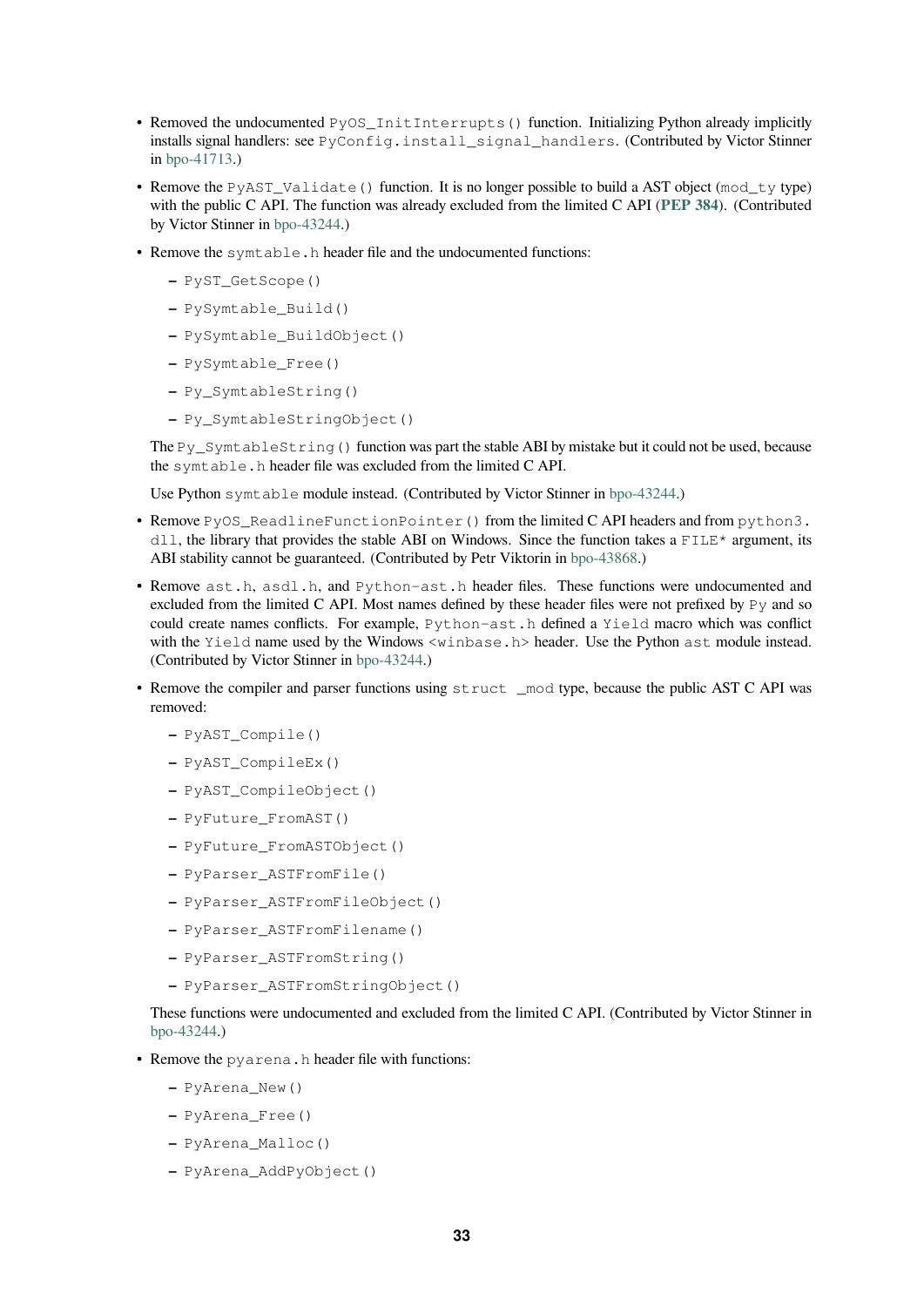These functions were undocumented, excluded from the limited C API, and were only used internally by the compiler. (Contributed by Victor Stinner in bpo-43244.)

• The PyThreadState.use\_tracing member has been removed to optimize Python. (Contributed by Mark Shannon in bpo-43760.)